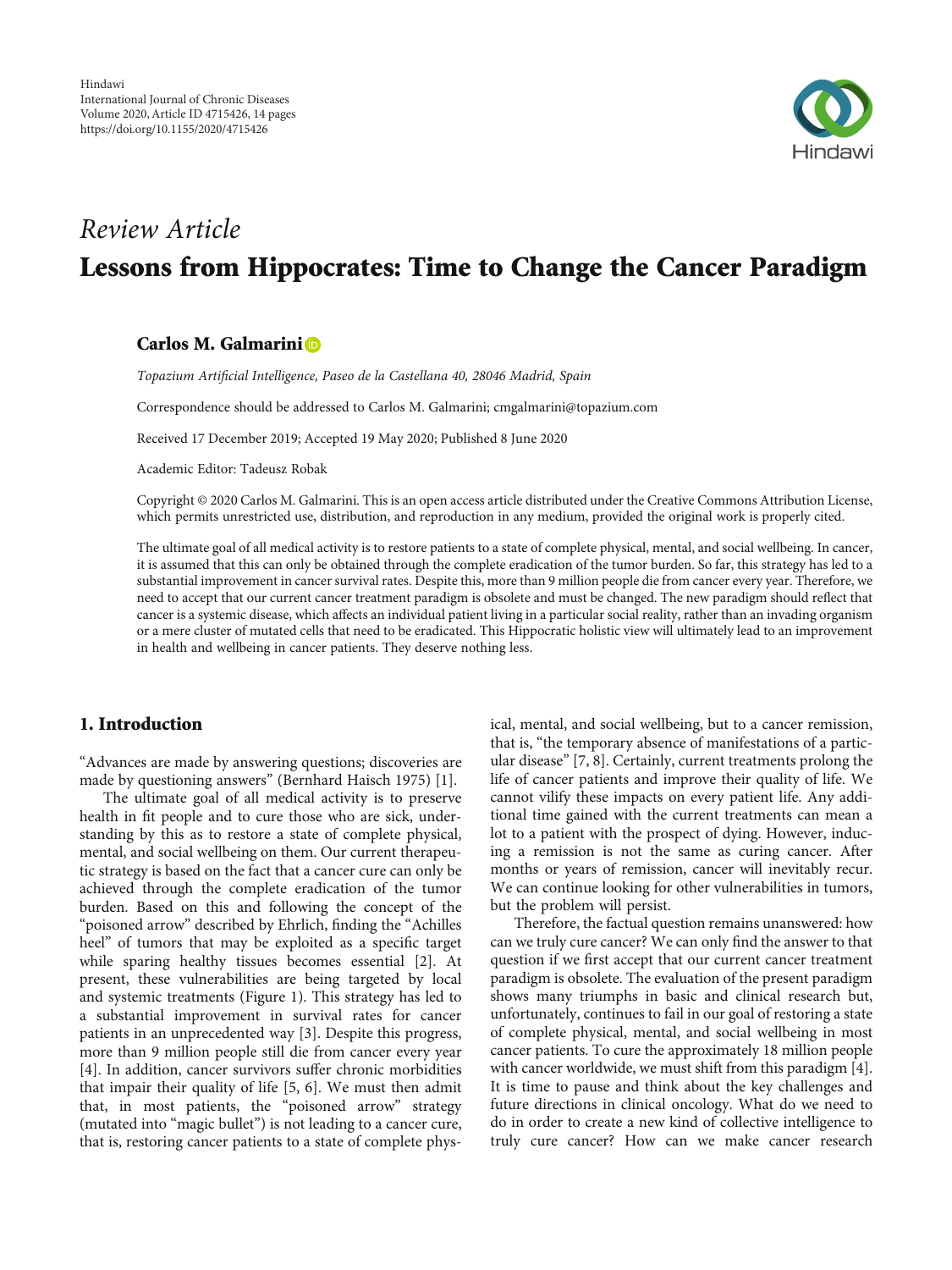<span id="page-1-0"></span>

FIGURE 1: Therapeutic approaches currently used in cancer treatment. According to the "tumor-centric" paradigm, a cancer cure is only achieved after the complete eradication of the tumor burden.

smarter? Patients who are dying from cancer cannot wait. There is already enough experimental and clinical evidence to generate a new paradigm based on novel axioms that would allow us to achieve a cure, and not just a remission. This new paradigm would ensure that the right care is delivered to the right patient at the right time. Herein, we describe what we believe should be the axioms of this new cancer paradigm and how it may help to attain our objective of truly curing cancer patients.

# 2. A Need to Start from Scratch: Lessons from Hippocrates

"Physician must convert or insert wisdom to medicine and medicine to wisdom" (Hippocrates) [[9](#page-8-0)].

Modern medicine is based on the works of Hippocrates (460-370 BC) and his disciples [\[9, 10](#page-8-0)]. In essence, Hippocrates claimed that any disease is based on natural causes, and therefore, in order to establish a diagnosis, a prognosis, and a treatment, medicine should be based on detailed observation, reason, and experience. This Hippocratic approach allowed a broader understanding of the causes, context, and clinical course of a particular disease. It is remarkable how much Hippocrates' work can be relevant today. Hippocrates taught us two main lessons: (i) cancer is a systemic ("humoral") disease, i.e., a disease that affects the whole body, and not just a specific organ; (ii) a cancer cure can only be achieved by rebalancing the whole organism through a multidisciplinary, holistic approach, and not just by eradicating the tumor.

# 3. A New Cancer Paradigm: "For Systemic Diseases, Systemic Methods of Cure"

The aim of cancer treatment should be to restore a state of complete physical, mental, and social wellbeing in cancer patients, and not only to eradicate the tumor burden. Then, we need to move from the paradigm that claims "for extreme diseases, extreme methods of cure" to a new paradigm that may be reformulated as "for systemic diseases, systemic methods of cure". This new paradigm should be based in new axioms that will lead to novel treatment strategies (Table [1](#page-2-0)).

3.1. Axiom #1: "The Tumor as an Organ-Like Structure, i.e., Another Member of a Complex Organism." "The exacerbations and remissions will be indicated by the diseases, the seasons of the year, the reciprocation of the periods, whether they occur every day, every alternate day, or after a longer period, and by the supervening symptoms" (Hippocrates) [[11](#page-8-0)].

An important breakthrough in cancer biology was the recognition of tumors as abnormal organs acting in the context of an entire organism [[12](#page-8-0)–[17\]](#page-8-0). Tumor metabolism is not necessarily autonomous or self-perpetuating. Tumor nourishment and growth are sustained by the interaction of the tumor with its host. Hormone-dependent breast and prostate cancers constitute examples of the direct interplay between the abnormal organ (tumor) and the organism as a whole. Furthermore, tumors also interact with nearby organs or surrounding tissues, as well as other organs, via glycolysis by-products generated by the specific metabolism of tumors,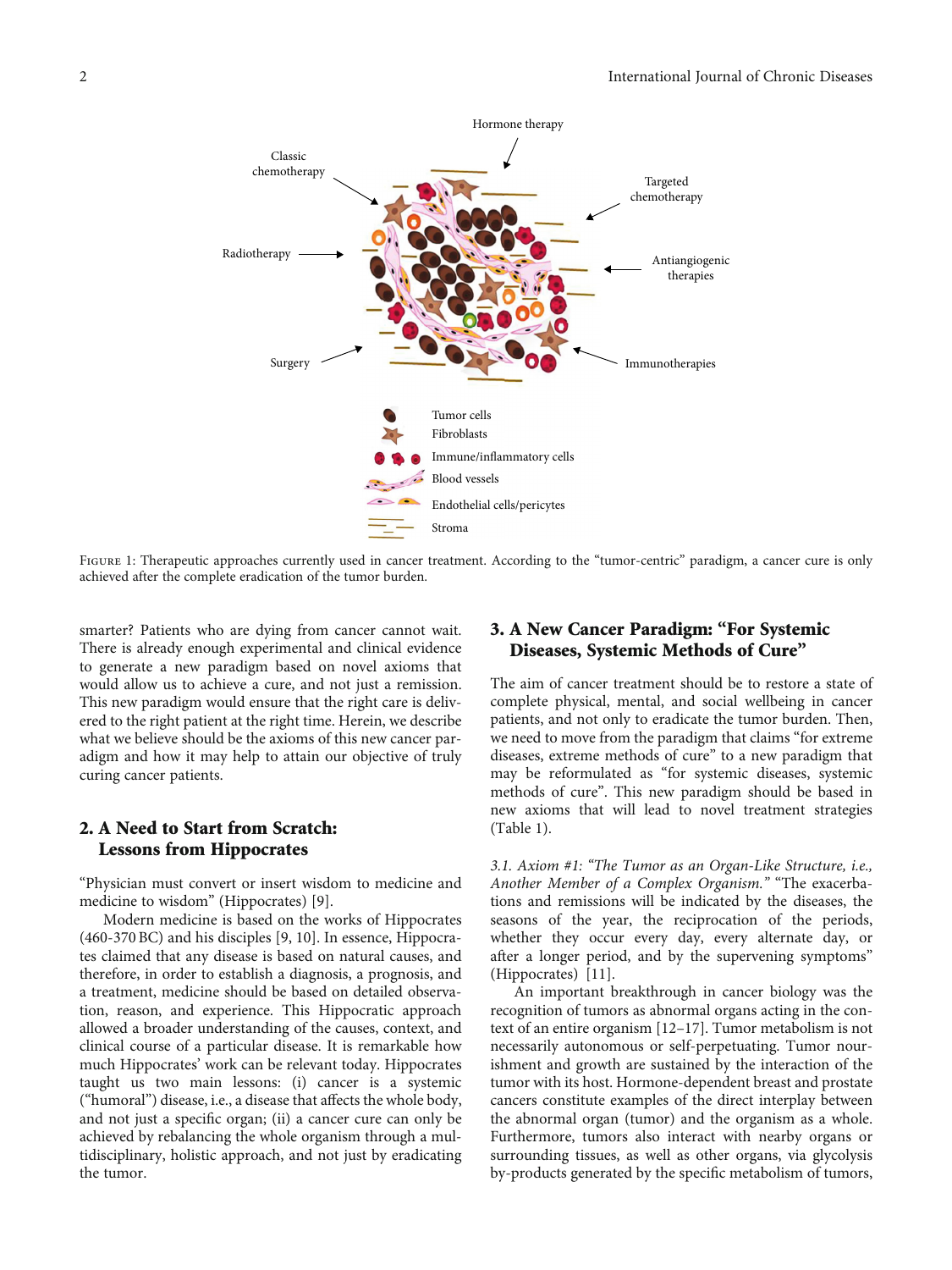<span id="page-2-0"></span>Table 1: The new cancer treatment paradigm: "for systemic diseases, systemic methods of cure".

| Objective:                                                       |
|------------------------------------------------------------------|
| To restore a state of complete physical, mental, and social      |
| wellbeing in cancer patients                                     |
| <i>Axioms</i>                                                    |
| Tumors as organ-like structures, member of a complex organism    |
| Concomitant resistance                                           |
| Chronic inflammation                                             |
| Local tissue inflammation                                        |
| Systemic, low-grade inflammation                                 |
| Augmented intelligence                                           |
| Therapeutic approaches                                           |
| Lifestyle changes                                                |
| Daily physical activity                                          |
| Healthy diet                                                     |
| Adequate sleep/wake cycles                                       |
| Maintenance of concomitant resistance                            |
| Use of anti-inflammatory drugs                                   |
| Restoration of eubiosis                                          |
| Reprogramming of tissue and tumor metabolism                     |
| New schedules of conventional treatments (surgery, radiotherapy, |
| chemotherapy, hormone-therapy, antiangiogenic agents, and        |
| immunotherapy)                                                   |
|                                                                  |

inflammatory tumor-released cytokines, and other poorly defined circulating components that constitute what is known as the "tumor-derived macroenvironment" [\[18](#page-8-0)–[20](#page-8-0)]. Patient mortality is more related to these tumor-induced systemic alterations than to the direct effect of the primary tumor itself or even metastases.

A clear effect of the tumor-derived macroenvironment is the severe suppression of the immune system, resulting in an increased risk of infections and patient mortality [\[21](#page-8-0), [22](#page-9-0)]. Tumors also activate procoagulatory factors and inhibit fibrinolytic factors, leading to the development of thrombosis, a major complication in cancer patients [[23](#page-9-0)]. Indeed, thromboembolism is estimated to be the second most common cause of cancer-related mortality [\[24\]](#page-9-0). In addition, tumor-secreted factors (e.g., TNF*α*, IFN*γ*, IL6, and lactate) can disrupt the metabolic functions of the liver and lead to cachexia, which accounts for nearly one-third of cancer deaths [[25, 26](#page-9-0)]. Furthermore, the heightened energetic demand of cancer cells can lead to substantial alterations in hepatic circadian metabolism, with altered insulin levels, glucose intolerance, and deregulated lipid metabolism [\[20\]](#page-8-0). Given that these metabolic effects are systemic, it is most likely that tumor-induced metabolic rewiring may also take place in multiple organs, disrupting homeostasis [[27](#page-9-0), [28\]](#page-9-0). All these highlight the myriad of complex systemic effects that a tumor can have on its host. As described by Rudolph Virchow (1821-1902), the life of an organism is based on collective features, not individual ones [\[29](#page-9-0)]. These features include "abnormal organs" such as tumors, supporting the notion of cancer as a systemic disease: tumors regulate and are regulated by processes that occur both inside and outside the local tumor microenvironment.

3.2. Axiom #2: "Concomitant Resistance (or Game of Thrones)." "What remains in diseases after the crisis is apt to produce relapses" (Hippocrates).

The "societal" organization of cancer may be compared to the behavior of certain species of ants, which form complex organizations known as supercolonies, with the ability to expand their nests over large areas allowing them to achieve ecosystem dominance [\[30, 31](#page-9-0)]. Indeed, cancer multiple sites in a patient can be considered as supercolonies; however, unlike ants, these cancer colonies fight against each other for the "iron throne." This phenomenon, first described by Ehrlich and other contemporary investigators, is known as "concomitant resistance" and describes a biological situation in which, upon certain circumstances, a tumor exerts a controlling and inhibitory action on other concomitant tumors, while paradoxically, it continues to grow [[32](#page-9-0)–[34\]](#page-9-0). A similar situation may happen among the different metastatic foci, where a main or "leading" metastasis inhibits the growth of the other metastatic colonies. Nowadays, we know that there are four main mechanisms of concomitant resistance: (i) the growth of a tumor might generate a specific antitumor immune response, which even though not strong enough to inhibit its growth, it is capable of preventing the development of small secondary tumors [[35](#page-9-0), [36\]](#page-9-0); (ii) tumors produce antiangiogenic molecules that suppress the vascularization and growth of small metastases [[37](#page-9-0)]; (iii) the "athrepsia theory," according to which essential nutrients for tumor growth are mostly consumed by the "main" tumor, makes it difficult for secondary tumors in other sites to grow [\[32\]](#page-9-0); (iv) the high metabolic rate of tumors induces the release into the bloodstream of metabolic by-products that further induce a state of dormancy of cancer cells in small metastatic sites. Meanwhile, the primary tumor or main metastasis is protected from their inhibitory effect due to the presence of counteracting amino acids and, therefore, continues to grow [\[32, 38](#page-9-0), [39](#page-9-0)].

The concomitant resistance model explains the patterns observed in the clinical evolution of some types of cancers. For example, disease recurrence in patients with early breast cancer shows a bimodal pattern, with a broad dominant early peak of relapse at about 1.5-2 years after surgery, followed by a second peak at about 5 years, and then a tapered pattern of relapse extending up to 20 years [\[40, 41\]](#page-9-0). According to this evidence, the first peak of relapse is predominantly the result of surgery-promoted growth of dormant micrometastases due to the annihilative effects of surgery on concomitant resistance, while the second peak of relapse is explained by the natural stochastic transitions from dormant to active states [\[42, 43](#page-9-0)]. Wound healing and local inflammation induced by surgery might also promote the growth of micrometastases, further enhanced by surgical stress-induced immunosuppression, which helps cancer cells to circumvent immune-mediated rejection at micrometastatic foci [\[44](#page-9-0), [45](#page-9-0)]. This clinical evolution has also been observed in patients who undergo surgery for primary control of prostate, lung, and pancreatic cancers, as well as osteosarcoma and melanoma [\[46](#page-9-0)–[50\]](#page-9-0). A similar situation may develop among the different metastatic foci, where a main or leading metastasis inhibits the growth of other metastatic colonies. For example, liver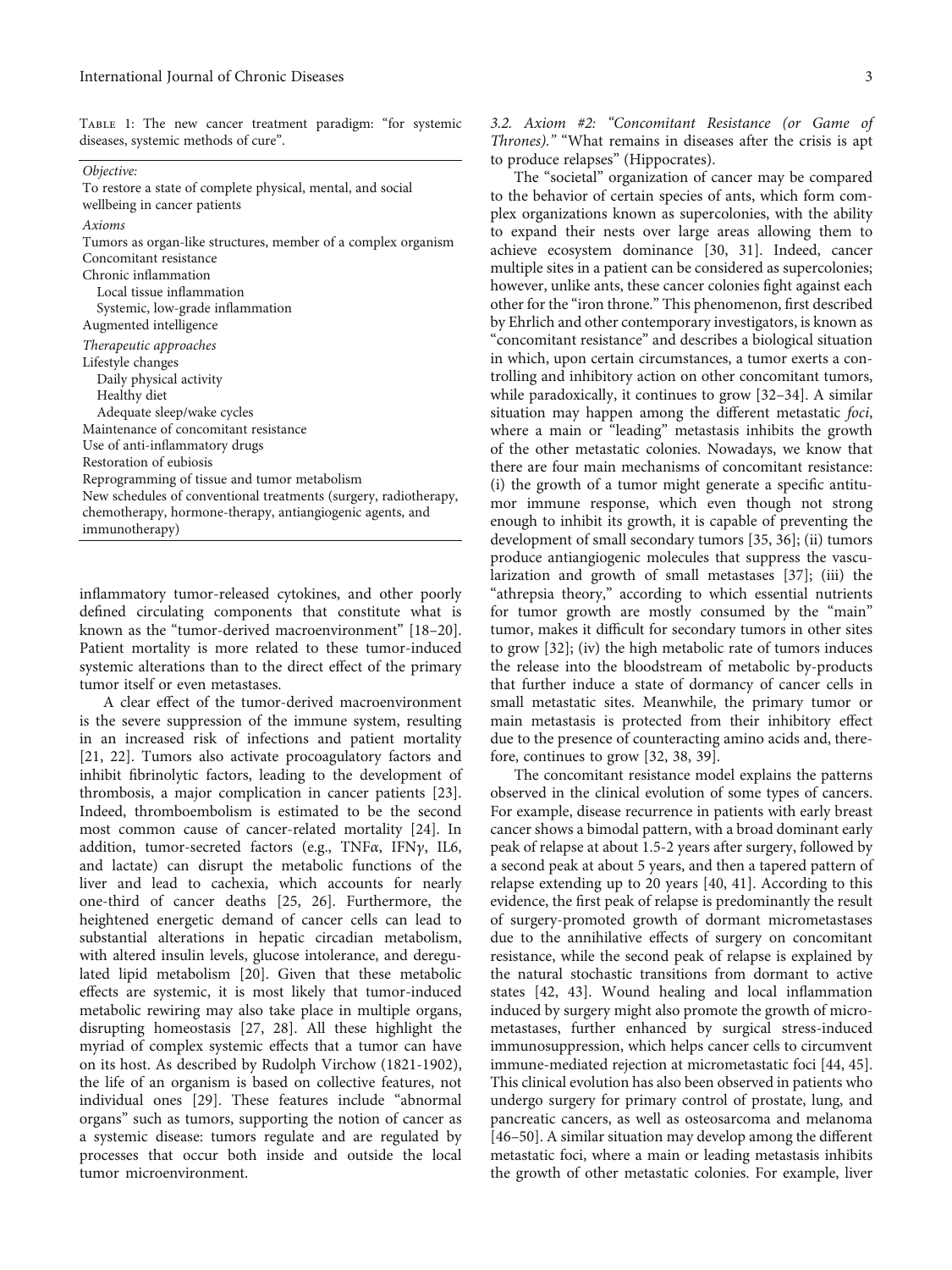metastases reappear within the first 2 years in 70% of colorectal cancer patients that underwent resection of liver-limited metastases [[51](#page-9-0), [52](#page-10-0)]. Likewise, most cancer patients with multiple metastatic sites who receive treatment with systemic therapies achieve complete or partial responses on a specific site, and after a short period of time, the disease returns in other sites.

3.3. Axiom #3: Chronic Inflammation—"the Source of All Evil." One of the first researchers to link cancer and inflammation was Virchow, who suggested that irritation of the stroma caused sites of "chronic inflammation" with tumorigenic potential [\[53\]](#page-10-0). Years later, Theodor Boveri (1862-1915) provided evidence to support Virchow's ideas, suggesting that tissue inflammation induced chromosomal abnormalities during mitosis, while providing the environmental conditions required by this cancer cells to divide and proliferate [\[54, 55\]](#page-10-0). Virchow and Boveri were both right: inflammation promotes tumorigenesis through complex processes that lead to the transformation of healthy cells into cancer cells [\[56](#page-10-0), [57](#page-10-0)]. Specifically, if inflammation becomes chronic, neutrophils and macrophages remain permanently in the affected tissue, producing reactive oxygen species (ROS) and reactive nitrogen species (RNS), proangiogenic factors (e.g., VEGF), cell-growth-promoting factors (e.g., IL1 and IL6), and immunosuppressive and profibrotic factors (e.g., TGF*β*) [\[58, 59](#page-10-0)]. ROS and RNS can damage DNA, increasing the frequency of random cancer-inducing mutations [\[12,](#page-8-0) [60\]](#page-10-0). The resulting genetic events can then activate the production of proinflammatory mediators, and the recruitment or activation of more inflammatory cells, thus perpetuating chronic inflammation [[61\]](#page-10-0). Over time, the chronically inflamed tissue may become a cancerous tissue. Once the tumor is established, this vicious circle is closed with the maintenance of chronic inflammation through the constant release of proinflammatory factors by malignant cells [\[62\]](#page-10-0). Therefore, carcinogenesis can be seen as the perpetuation of unresolved local inflammation.

3.3.1. The Unseen Enemy: Systemic, Low-Grade Chronic Inflammation. Alternatively, recent evidence suggests that cancer may also be the result of systemic, low-grade chronic inflammation (SLGCI). In SLGCI, peripheral tissues chronically exhibit high levels of inflammatory factors (C-reactive protein or CRP, TNF*α*, IL1*β*, IL6, and IL17) and infiltrated immune cells (macrophages, neutrophils, and T-lymphocytes) without exhibiting structural alterations or loss in their primary functions [\[63, 64](#page-10-0)]. It is worth noting that SLGCI plays a fundamental role in the pathogenesis of several noncommunicable and putatively unrelated chronic diseases [\[65](#page-10-0)–[67\]](#page-10-0). Moreover, a vicious cycle of sustained SLGCI has been observed in some health conditions of virtually all organs, in parallel with the global adoption of modern environmental and lifestyle changes [[67](#page-10-0), [68](#page-10-0)].

The white or visceral adipose tissue plays a role in one of the primary mechanisms involved in the onset of SLGCI. The visceral adipose tissue secretes a wide variety of cytokines and other mediators in order to regulate specific metabolic, endocrine, and immune functions to maintain whole-body

homeostasis [[69\]](#page-10-0). Chronic overeating induces severe alterations to this regulatory system. When caloric intake exceeds energy expenditure, insulin levels raise, signaling adipocytes to take up glucose and convert it into an excess of triglycerides and fatty acids, leading to adipocyte hyperplasia and hypertrophy. This induces hypoxia and the subsequent necrosis of white adipose tissue, which is invaded by macrophages, which switch to a proinflammatory phenotype, thereby promoting local inflammation [\[70, 71](#page-10-0)]. This tissue damage and the ensuing inflammation promote cellular proliferation via an influx of other immune cells (e.g., neutrophils), proinflammatory mediators (leptin, IL6, Csf1, etc.) and growth factors, tissue remodeling, and angiogenesis. The large amount of fatty acids stored in adipocytes also exacerbates lipoperoxidation, with a considerable increase in ROS and RNS levels. This oxidative burst increases the recruitment of immune cells to the adipose tissue, further promoting inflammation [[72](#page-10-0)]. By contrast, hypertrophic adipocytes reduce the production of anti-inflammatory or insulin-sensitizing factors, such as adiponectin [[73](#page-10-0)]. Furthermore, excess free fatty acids can enter the systemic circulation, reaching other distant organs (e.g., muscle and liver), where they interact with toll-like receptors (TLRs), activate innate immune cells, and initiate the production of proinflammatory mediators (IL6 and MCP1), ultimately bringing inflammation to a systemic level [[74](#page-10-0), [75\]](#page-10-0). Altered metabolic states such as dyslipidemia and hyperglycemia can also induce an inflammatory response by activating macrophages through TLRs, which could later reach a systemic level when these cells migrate to insulin-dependent tissues and alter the micro- and macroenvironments of the body through increased cytokine release.

It is possible that, as in obesity, diabetes, and cardiovascular disorders, the unspecific activation of the immune system or SLGCI may also constitute an important risk factor for cancer [[76, 77](#page-10-0)]. Indeed, obesity, overweightness, and diabetes increase cancer risk as well as the likelihood of death from certain types of cancer [[78](#page-10-0)–[80](#page-10-0)]. A clear example of how obesity-related inflammation can induce cancer is pancreatic-ductal adenocarcinoma. In a healthy pancreas, obesity promotes steatosis, inflammation, and fibrosis by modeling a specific microenvironment characterized by the accumulation of hypertrophic adipocytes, which secrete high amounts of cytokines, such as IL1*β* [\[81\]](#page-10-0). This promotes stellate cell activation, increased desmoplasia, neutrophil infiltration, and inflammation, thus promoting tumorigenesis [\[82\]](#page-10-0). Once established, malignant cells coopt the inflammatory mechanisms responsible for tissue repair to promote tumor growth and invasion.

3.3.2. The Revenge of the Nerds: The Innate Immune System. Therefore, rather than being a passive reaction to cancer cells, inflammation seems to play a key active role in carcinogenesis. Innate immune cells, which were always considered as the "nerds" of tumor immunity, are largely responsible for these inflammatory reactions. A common characteristic of innate immune cells is their great phenotypic plasticity. This versatility makes these cells capable of displaying different functions regulated by signaling. For instance, during the early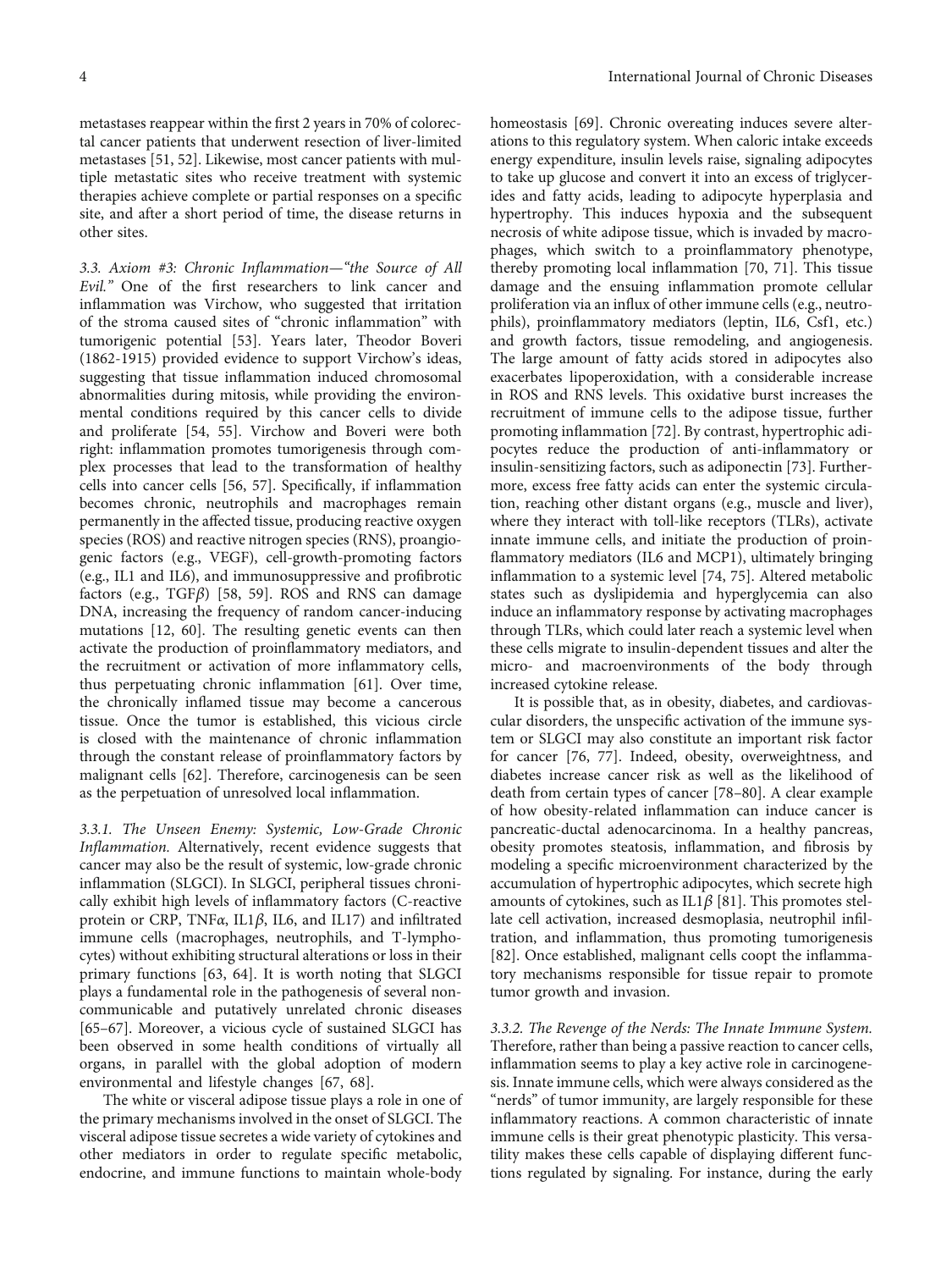phases of inflammation, these cells will primarily promote the activation of the adaptive immune system, while in the chronic stage, they will suppress the immune reaction and promote tissue repair by activating angiogenesis and initiating stromal generation [[83](#page-10-0), [84](#page-10-0)]. Myeloid-derived cells are the main components of the innate immune system and are mainly divided into mononuclear and polymorphonuclear cells [\[12\]](#page-8-0). Mononuclear phagocytes include macrophages, which reside in virtually all tissues [[85](#page-11-0), [86\]](#page-11-0). Although it is acknowledged that there is a spectrum of intermediate states, macrophages present two major distinct phenotypes: M1, which promotes inflammation, and M2, which suppresses it. On the other hand, polymorphonuclear phagocytes or granulocytes are mainly neutrophils that accumulate in sites of inflammation and disease [\[87, 88\]](#page-11-0). Neutrophils can also be divided into two major distinct phenotypes: N1 and N2, which are pro- and anti-inflammatory, respectively [\[89, 90](#page-11-0)]. Special consideration should be given to MDSCs, which broadly include immature myeloid progenitors, and monocyte- and granulocyte-like cells, and are characterized by their immunosuppressive ability [\[90](#page-11-0)–[92\]](#page-11-0).

3.3.3. An Inside Job: Role of the Immune Cells in Tumors. Inflammatory cells are also major cellular components of established tumors [\[83, 84](#page-10-0)]. Tumor-associated macrophages (TAMs) are derived from monocytes that are recruited into tumors by chemokines secreted by both malignant and stromal cells. Once in the tumor, TAMs are "conditioned" by the tumor microenvironment towards switching to an M2-like state, in order to display a number of protumoral functions such as promotion of tumor cell proliferation and survival, induction of immunosuppression and angiogenesis, and matrix remodeling and metastasis [[84](#page-10-0), [93](#page-11-0)]. Similarly, tumor-associated neutrophils (TANs) are conditioned into N2-like neutrophils promoting tumor formation by producing ROS and RNS species, tumor proliferation factors (e.g., neutrophil elastase), angiogenic factors (e.g., VEGFA), and ECM-degrading enzymes (e.g., MMP9). N2 neutrophils also suppress antitumor immune response by the release of inducible nitric oxide synthase (iNOS), arginase 1, or TGF*β* [\[94](#page-11-0), [95](#page-11-0)]. These functions can be exerted locally, in or around the tumor microenvironment, as well as systemically, in distant organs. The role in cancer of other granulocytes, such as mast cells, eosinophils, and basophils, remains lesser known [\[85, 96, 97\]](#page-11-0).

3.3.4. Friends as Foes: The Microbiota. Another source of SLGCI is the microbiota [[98, 99](#page-11-0)]. Any imbalance of the microbiota (dysbiosis) may disrupt the symbiotic relationship with its host organism, promoting inflammation and diseases such as hypertension, diabetes, or obesity [\[100,](#page-11-0) [101](#page-11-0)]. Dysbiosis *per se* is also a source of chronic inflammation and carcinogenesis [\[102, 103](#page-11-0)]. For example, metagenomewide association studies in stool samples from patients with colorectal cancer suggest that harmful bacteria in the gut may become more abundant in response to unhealthy lifestyle or deleterious dietary habits. This increases the exposure of the gut epithelium to potentially mutagenic metabolites. On the other hand, the metabolites produced by, for example, fruit and vegetable consumption facilitate the maintenance of the colonic epithelium through inducing a relatively low pH, which helps to reduce amino acid fermentation and pathogen growth. Therefore, depleting these protective metabolites may also promote the development of colon cancer [[101, 104](#page-11-0), [105](#page-11-0)].

3.4. Axiom #4: "Augmented Intelligence—the Doctor's Sixth Sense." "One, then, ought to look to the country, the season, the age, and the diseases in which they are proper or not" (Hippocrates).

Treatment decisions are often based on data obtained from a small percentage of patients, i.e., those who take part in clinical trials. This means that clinical information from the majority of patients, who do not take part in clinical trials, is not being used [[106](#page-11-0)]. This is changing with the emergence of artificial intelligence (AI) technologies, which have the ability to work with enormous amounts of data. But AI generates many fears and apocalyptic thoughts due to its potential to replace humans in many different tasks. However, these fears are unjustified, and AI should be viewed as a tool to complement the physician's work, not as a replacement. Then, what can AI add to our human intelligence in healthcare settings? Nowadays, the healthcare world is awash with vast, valuable sources of information. Indeed, improvements in mobile phone technology, sensors, and connectivity generate extraordinarily detailed insights into an individual's health status. AI can assimilate this massive amount of data, while discerning relevant patterns and insights that human intelligence is not capable to detect, allowing the application of real-world healthcare data to an individual's particular healthcare situation. However, AI technology is based on mathematic algorithms that do not have a physician's ability to see the big picture or take into consideration less quantifiable factors that affect a patient's health, let alone to be a substitute for human judgment. Thus, in the coming decades, the traditional role of the physician will be assisted by AI, helping to establish accurate diagnosis and reach wisertreatment decisions (Figure [2\)](#page-5-0).

One of the most interesting areas of research in AI is virtual medicine. The human body is the biggest data platform. A variety of fields have used computational models as virtual surrogates of human physiology. These models can be considered as virtual representations of a subset or the whole of the patient's physiological identity [\[107\]](#page-11-0). Patient's data would be made available to the virtual model through integration of electronic health records (EHRs), mobile health (mHealth) devices, telemedicine, electronic patient-reported outcomes (ePROs), and other platforms, tools, or media [\[108\]](#page-11-0). Available patient information should include medical history, genetic idiosyncrasies, environmental factors, diet, lifestyle, particular behaviors, preferences, socioeconomic status, location, data recorded by wearable sensors and mHealth devices, and access and adherence to treatment recommendations. MRI and CT scans can also be used to produce a virtual geometric and physiologic view of the patient, reproducing individual anatomy, organ structure, and temporary blood flow. These virtual representations of each individual patient can then be used to tailor prevention,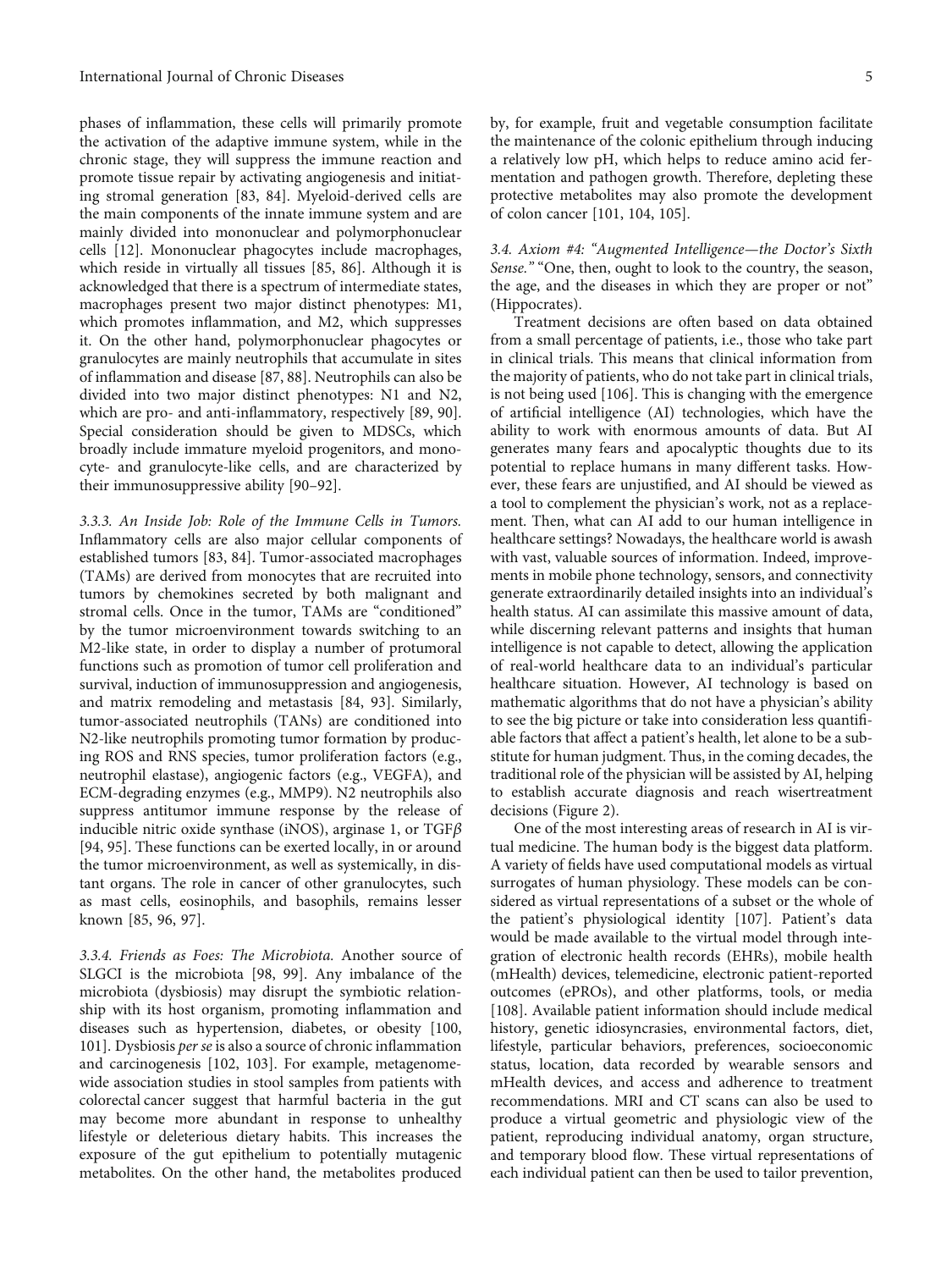<span id="page-5-0"></span>

FIGURE 2: A new collective intelligence for a smarter patient care. Artificial intelligence should be viewed as a complementary tool for the physician. With the help of artificial intelligence systems, oncologists will be able to combine its clinical knowledge with massive amounts of data. As a consequence, oncologists will be able to discern new relevant patterns and will gather insights in a way that human intelligence alone cannot do, ultimately improving diagnosis and treatment.

diagnosis, therapeutics, and prognosis for each individual patient [[109](#page-11-0), [110\]](#page-11-0).

#### 4. Novel Treatment Strategies

It is clear that a cancer cure will not be achieved only by the eradication of the tumor. Indeed, a tumor-centric treatment can never be a solution to a systemic, medical problem. With this in mind, how can we treat cancer patients to truly cure them? We can start by following the example of other therapeutic areas. The clearest is the paradigm shift produced in the treatment of the metabolic syndrome, a cluster of conditions comprising increased blood pressure, high blood sugar, excess body fat around the waist, and increased cholesterol or triglyceride levels. In the past, all these conditions were diagnosed and treated separately, without a global approach. Today, we know that all these markers are related to chronic inflammation, tend to occur together, and increase the risk of heart disease, stroke, and diabetes. Indeed, once established, SLGCI promotes and perpetuates metabolic alterations, establishing a deleterious cycle that promotes pathological processes such as insulin resistance, arteriosclerosis, and endothelial dysfunction. In order to break this cycle, it is necessary to control both the metabolic and inflammatory components simultaneously. These new concepts led to a shift to therapeutic strategies with a more holistic, multidisciplinary approach [\[111\]](#page-11-0). Firstly, a person diagnosed with metabolic syndrome or any of its components needs some radical lifestyle changes. A lifelong commitment to a healthy lifestyle includes actions such as being physically active, losing weight, eating a healthy diet, stop smoking, and managing stress. Only with these measures can the development of diabetes or cardiovascular disease be delayed or prevented. If implementing lifestyle changes is not enough, pharmacological treatments to control blood pressure, cholesterol levels, and blood glucose may also be applied. A similar approach should be used for cancer prevention and treatment, adding to the current strategies, new treatment modalities based on the four axioms that define the new cancer treatment paradigm.

4.1. Evaluation of a Person's Health Status on a Regular Basis. As an old medical adage goes, it is better to prevent a disease than to treat it. This is why the first important step is to educate people so that they can take care of their own health. Simultaneously, primary care should not only include a global clinical analysis and routine imaging/laboratory tests but also include the assessment of SLGCI markers on a regular basis and the characterization of the patient's microbiota whenever possible. The routine analysis of these variables by clinical, imaging, and laboratory tests will allow to determine the levels of chronic inflammation. Therefore, those identified as having a high risk of cancer (among other diseases) based on their level of chronic inflammation can receive early intervention strategies.

4.2. "Mens Sana in Corpore Sano [[112\]](#page-11-0)": Lifestyle Changes for a Holistic Approach to Wellbeing. As with other chronic diseases, cancer is linked to unhealthy lifestyles such as smoking, poor diet, lack of physical activity, obesity, sleep deprivation, and alcohol abuse, along with the daily chronic stress imposed by modern life. Thus, current global cancer prevention and treatment strategies should firstly focus on drastically modifying people's lifestyles. Indeed, individuals with a healthy lifestyle appear to have a remarkably lower risk of cancer [[113, 114\]](#page-11-0). This is an enormous social challenge because it involves forcing people to confront their habits, attitudes, and behaviors. In addition to quitting smoking or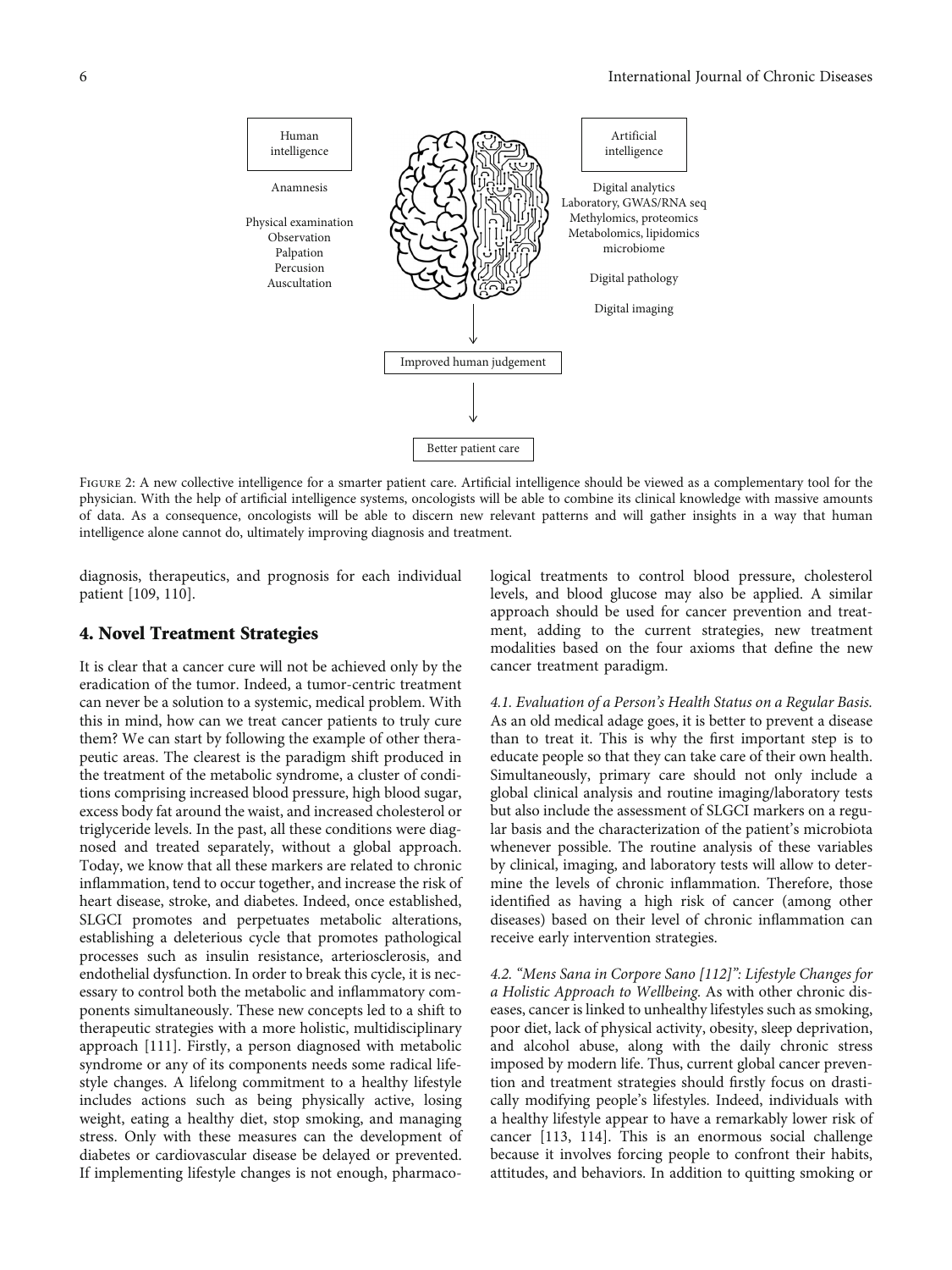reducing alcohol intake, there are some basic measures that everybody can apply with impressive results.

4.2.1. Daily Physical Activity. Physical activity induces a series of adaptive processes that affect tissue metabolism, angiogenesis, and immune regulation [[115](#page-11-0)]. For example, physical activity triggers an intramuscular, inflammatory immune response which induces macrophage differentiation towards a proinflammatory M1 phenotype [[116](#page-11-0), [117](#page-11-0)]. Regular physical activity markedly reduces the risk of the primary development of several cancers and might improve clinical outcomes following the diagnosis of a primary tumor [\[118,](#page-11-0) [119](#page-11-0)]. Similarly, there is increasing evidence that supports the role of physical activity in cancer treatment, and it is well accepted that structured, regular physical activity is feasible and well-tolerated in cancer patients [[120](#page-11-0)–[122\]](#page-12-0). Physical activity for as little as 15 minutes a day is associated with a 10% reduced risk in cancer mortality, and every additional 15 minutes of daily physical activity beyond this is associated with an additional 1% reduction in risk [[123](#page-12-0)]. Nevertheless, it is important to stress that response to physical activity prescription is considerably heterogeneous among individual patients, and thus, it should be appropriately prescribed on a case by case basis [[124](#page-12-0)–[126\]](#page-12-0).

4.2.2. Healthy Diet. Different studies have consistently shown a correlation between increased body weight and cancer, with increased mortality rates for all cancers and for cancers at multiple specific sites in obese patients [[127](#page-12-0)–[129\]](#page-12-0). Importantly, adipose-related inflammation and its associated tumorigenic effects have also been observed in one-third of individuals who are not considered to be obese or overweight based on their body mass index [[130](#page-12-0)]. Several studies provide strong evidence that caloric restriction inhibits carcinogenesis [[131, 132\]](#page-12-0). It is calculated that more than 90,000 cancer deaths per year might be avoided if the adult population could maintain a body mass index below 25 throughout their entire life [[133](#page-12-0)–[135](#page-12-0)]. This evidence supports the development of interventions that reduce adipose-related inflammation as a new strategy for cancer prevention and treatment. A modest reduction in fat intake with minimal weight loss represents an easily achievable goal to reduce cancer mortality.

4.2.3. Maintaining a Natural Sleep-Wake Cycle. Sleep has an impact on a vast array of physiological functions, such as immune function, cognitive ability, and glucose metabolism [\[27](#page-9-0)]. When sleep is disturbed or restricted, all these physiological processes are affected. For example, lack of sleep shortness can result in significant changes in a number of circulating proinflammatory cytokine (e.g., IL6 and IL1*β*) and cortisol levels [\[136](#page-12-0)–[138\]](#page-12-0). The effects of sleep deprivation are cumulative. Therefore, over a period of time, sleep debt can lead to a wide range of deleterious health consequences, including SLGCI [[139](#page-12-0)–[141\]](#page-12-0). Sleep shortness can be solved with simple steps (going to sleep and getting up at the same time every day, controlling exposure to light before and during sleep, improving the sleep environment, etc.).

4.3. Interventional Measures. Once a primary tumor is diagnosed, the therapeutic strategy must be adapted to each patient: this is the only true personalization of medicine. Firstly, we must have new diagnostic tests to evaluate, besides tumor genetics and TME, the degree of interrelation of the tumor with its host organism (e.g., other organs or microbiome), its micro- or macrometastases (concomitant resistance), and the degree of SLGCI. Then, a global approach taking into consideration all these variables must be adopted. For example, we have previously discussed how obesity stimulates pancreatic tumor initiation, growth, and metastasis [\[142](#page-12-0)–[144](#page-12-0)]. Thus, the correct strategy to treat this type of patients would be to target not only the tumor but also its original cause, i.e., SLGCI due to obesity. This holistic strategy should include physical activity and diet to reduce obesity and restore normobiosis, combined with treatments to deplete TANs, inactivate PSCs, and inhibit IL1*β* secretion, so as to prevent obesity-promoted tumor growth and desmoplasia. In preclinical models, this strategy is proved to be successful [[143](#page-12-0)].

4.3.1. Maintenance of the Concomitant Resistance Phenotype. Novel therapeutic strategies should modulate specific tumor microenvironments to maintain them in a dormant state. Current adjuvant chemotherapy should be administered with different schedules that could be more effective than standard regimens. For example, in surgically treated breast cancer patients, first recurrences tend to occur after 1.5-2 years. Thus, it may be worth to reintroduce specific systemic treatments during that time period in order to eradicate the growing micrometastatic foci; in this sense, the use of oral metronomic chemotherapy appears to be the most interesting schedule as, besides showing antitumor activity, it modulates tumor angiogenesis and immune responses with a moderate toxicity [[91](#page-11-0), [145](#page-12-0)]. Oral metronomic chemotherapy should also be used 4-5 years after surgery to prevent the second relapse surge. On the other hand, the use of drugs that alter metabolic stress in cancer cells could be an interesting alternative to modulate the metabolic balance between the primary tumor and its metastases [[146\]](#page-12-0). This could be combined with the administration of metabolic by-products such as m-Tyr. This metabolite was recently shown to exert its antimetastatic effect at low concentrations with no detectable toxic side effects [\[147](#page-12-0)]. Surgical stress, besides disrupting concomitant resistance, and inducing immunosuppression and inflammation, also awakens micrometastatic foci from their dormant state [\[44,](#page-9-0) [148\]](#page-12-0). Excessive surgical stress and postoperative complications cause a storm of perioperative cytokines, which has been shown to promote tumor metastasis [\[149\]](#page-12-0). Thus, anti-inflammatory drugs may potentially avoid the undesirable effects of surgery. It is interesting to note that some publications showed that in surgically treated breast cancer patients, perisurgical administration of ketorolac dramatically reduced first-peak recurrences [\[150,](#page-12-0) [151](#page-13-0)]. Minimally invasive surgical techniques should also be used to lessen surgical stress.

4.3.2. Treatment with Anti-Inflammatory Drugs. Therapeutic modulation of chronic inflammation is likely to transform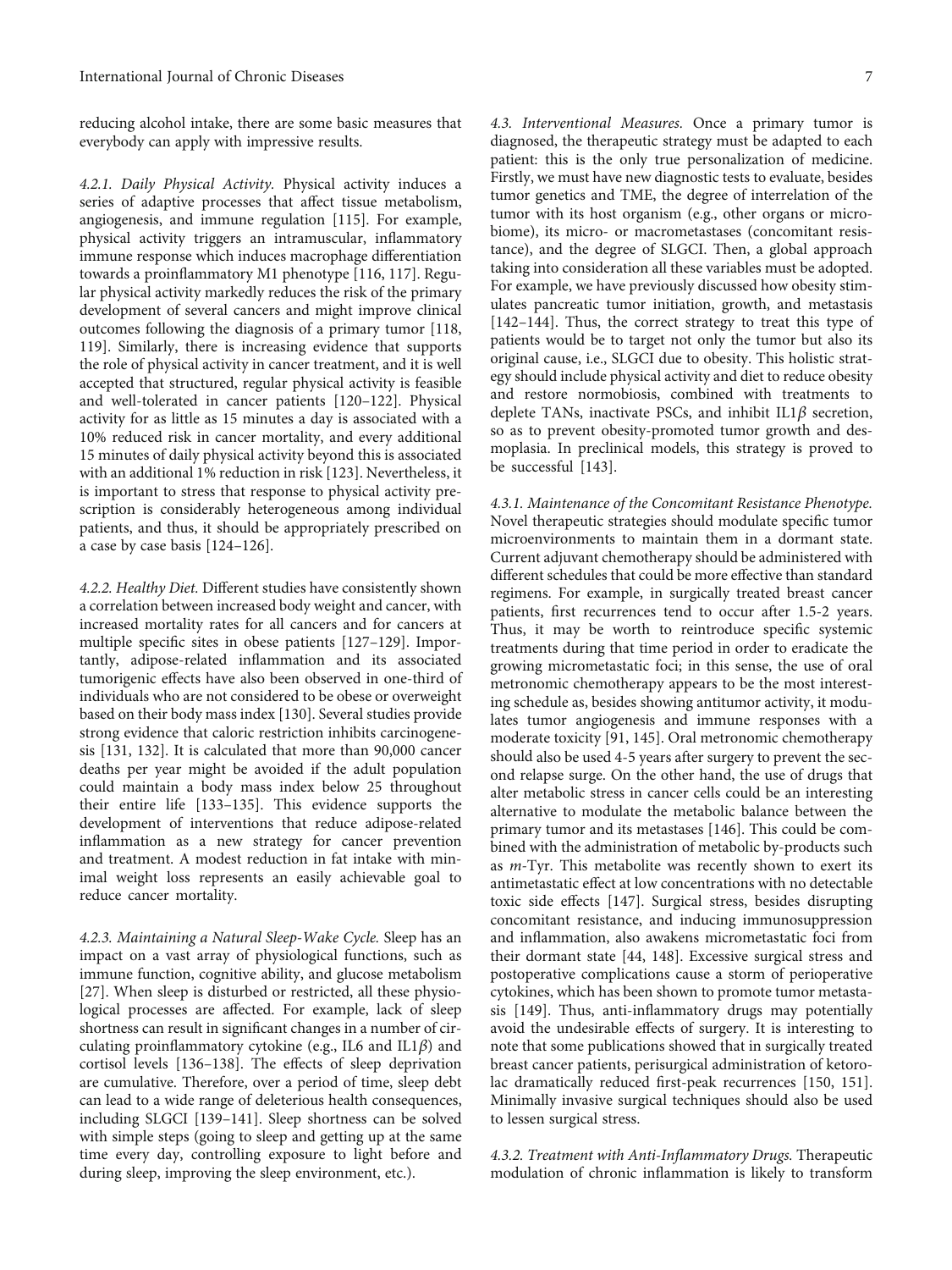a protumorigenic microenvironment into a healthy microenvironment. For this reason, several commonly used medications, including nonsteroidal anti-inflammatory drugs (NSAIDs), metformin, and statins, represent an additional tool in cancer treatment. For example, COX2 inhibitors are effective cancer chemopreventive agents and have also demonstrated to control cancer-associated chronic inflammation [[152](#page-13-0), [153\]](#page-13-0). Effectively counteracting or neutralizing tumor-promoting chronic inflammation can also be achieved by the simultaneous reprogramming of multiple immune response pathways that are activated in cancer. On the basis of the available data, the pathways that currently represent attractive targets for cancer treatment include: (i) trafficking inhibition, depletion, or reprogramming of tumor-associated innate immune cells and (ii) inhibition or sequestration of cytokines or chemokines. All these strategies have an impact on nonredundant mechanisms, and hence, they may be more successful in combination.

4.3.3. Restoration of a Healthy Microbiota. Manipulation of the gut microbiome to restore a protective microbiota (eubiosis) is a goal in patients that show disturbances in microbial composition and functionality (Raman 2013). Diet is the easiest way to restore eubiosis. For example, the consumption of fruits and vegetables promotes the growth of bacterial species that produce butyrate and lactate, which helps to preserve the colonic epithelium through inducing a relatively low pH. This might reduce amino acid fermentation and the growth of cancer-related pathogens [[101, 104](#page-11-0), [154](#page-13-0)]. In addition to diet, prebiotics, probiotics, or microbiota transplants may also be used to restore eubiosis, thereby reducing microbially induced genotoxicity and activation of inflammatory, proliferative, and antiapoptotic pathways. Prebiotics are defined as nondigestible substances that produce beneficial physiological effects on the host by stimulating, in a selective manner, the growth and metabolic activity of a limited number of beneficial indigenous bacteria while probiotics are live microorganisms that confer a health benefit on the host. Both prebiotics and probiotics can be used to prevent the onset of dysbiosis when the patient is exposed to predisposing conditions and as therapeutic agents to rebalance an ongoing dysbiosis [[155](#page-13-0)]. Prebiotics act mainly as a specific fuel that indigenous probiotic bacteria can utilize to grow. Most commonly known prebiotics include fructo-oligosaccharide supplements, galacto-oligosaccharides, inulin, lactulose, and breast milk oligosaccharides. Instead, probiotic effects can be categorized as immunological and nonimmunological [\[156\]](#page-13-0). Immunological benefits include the activation of local macrophages, an increase in the production of immunoglobulin, the modulation of cytokine profiles, and the induction of hyporesponse to food antigens. Nonimmunological benefits include the digestion process, competition with potential pathogens for nutrients, and intestinal adhesion sites, pH alterations, and bacteriocins production. Currently used probiotics include lactic acid bacteria, bifidobacteria, enterococci, Saccharomyces boulardii, Bacillus spp., and propionibacterias. Finally, fecal microbiota transplantation is the most direct way to change the composition of gut microbiota. This treatment modality can have direct or indirect

effects. Different series and case reports have revealed that fecal microbiota transplantation can alleviate various digestive (hepatocarcinoma, gastrointestinal, and pancreatic) and nondigestive (breast and melanoma) cancers linked to intestinal dysbiosis [[157\]](#page-13-0). Additionally, it can be used to counter treatment-associated complications such as radiation enteritis, C. difficile infection, or graft-versus-host disease.

#### 5. Back to the Future: Concluding Remarks

There is no doubt that throughout history, the current paradigm has significantly improved cancer care. In addition, nowadays, thanks to recent medical discoveries, patients with cancer live longer and with better quality of life than in the past. But the goal of curing all cancers has not been accomplished yet. We believe that the current paradigm regarding cancer treatment needs significant changes and considerable efforts. Currently, cancer therapy is still based on the millenary paradigm that establishes that in order to achieve a cure, the complete eradication of cancer cells must be achieved. The old philosophical concept of "magister dixit" (said by the teacher, then it is true) has encouraged the faithful fulfillment of the current paradigm despite the fact that, for a long time, no significant improvements have been observed in actual cure (not just remissions) rates, and despite recent scientific and technological advances. Consequently, should we be surprised by this despite the efforts invested in drug discovery and development, pharmacology, and technical devices? Probably not. What should be surprising is the insistence in maintaining a paradigm and axioms that do not work. Nowadays, what seems to matter is not what the medical community knows or does not know regarding a certain fact but rather what it believes or does not believe about it. The real individualization of cancer treatment consists in treating each individual patient following the good general practices of oncology and taking into consideration his/her own particular needs.

Our past reductionist approaches have led us to miss the bigger picture, look in the wrong places, or worse still, not even question if we have the right starting point [[158](#page-13-0)]. According to the Hippocratic view, any treatment modality should consider the patient as a unique physical, mental, and social entity [[159\]](#page-13-0). We need to regain the wisdom of Hippocrates. It is necessary to integrate genetic, biological, clinical, psychological, and social information into a new coherent framework or paradigm to transform it into knowledge and wisdom applied to the clinic that would lead to restoring cancer patients to their fullest physical, emotional, and social capacities. The new paradigm for cancer treatment should be based on this holistic view. As the old masters of medicine said, we must treat patients, not illnesses. We must move away from the "disease" silos and become patient focused [[6\]](#page-8-0). We can start by taking the example of other therapeutic areas. As explained above, the clearest example is the paradigm shift produced in the understanding and treatment of the metabolic syndrome. A similar strategy based on a paradigm shift should be adopted in oncology. Behavioral approaches to control counterproductive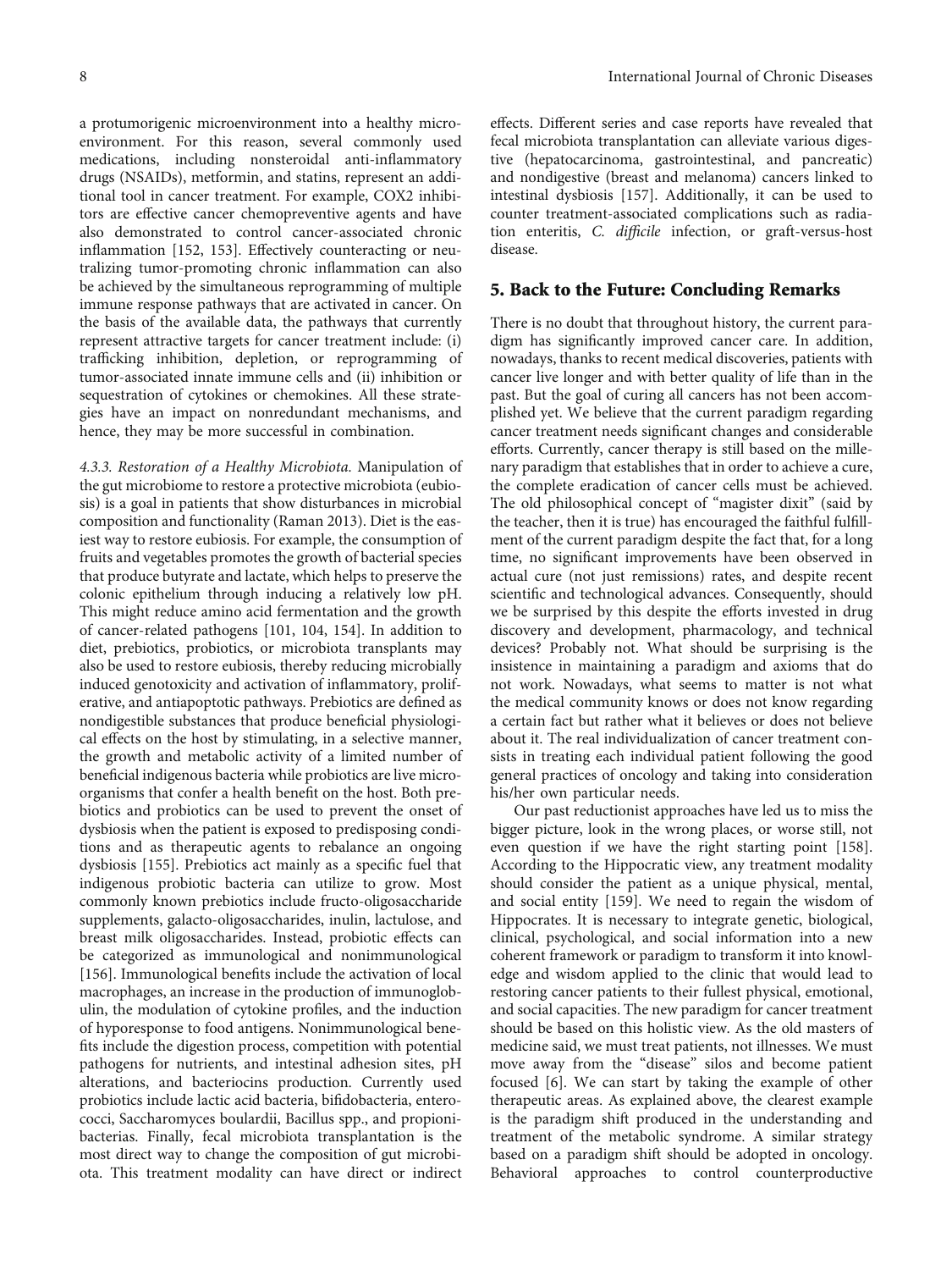<span id="page-8-0"></span>lifestyles should be the first measure to prevent or treat cancer [\[160](#page-13-0), [161\]](#page-13-0). Lifestyle changes do not have to be radical. For instance, simple measures such as eating wholefoods and a plant-based diet, stress management techniques, moderate physical activity, and having social support and being part of a community can slower the progression of localized prostate cancer [[162](#page-13-0)]. These behavioral changes may be combined with pharmacological interventions to reduce SLGCI and the tumor burden.

Big data and AI are redefining cancer research and management [[163, 164\]](#page-13-0). There are many opportunities of how AI can expedite the delivery of new therapeutic options to patients: from computational frameworks that match chemical identity to gene-based descriptors of disease mechanism, to a more unambiguous approach with distributive clinical trials that brings trials to patients (instead of patients to trials). On the other hand, the ability to generate virtual patients from research and clinical data would help to discover and develop novel transformative drugs adapted to the new axioms supporting the innovative paradigm. It should be noted that factual sciences are divided into natural sciences and social sciences. Medicine occupies a special and borderline place between both, and it is very difficult to establish the similarities between a doctor who works through established rules in clinical trials and a family practitioner. The first behavior will be more related to the natural sciences and the latter will be more related to the social sciences, what is known as "the art of medicine." The combination of human and artificial intelligence in a new kind of collective intelligence would allow doctors to incorporate features of the two, i.e., to exercise the art of medicine (social sciences) based on data analysis (natural sciences).

In conclusion, cancer should not be seen as an invading organism or a mere cluster of cancer cells that needs to be eradicated. Instead, a tumor may be better understood as an organ-like structure, acting in the context of a whole organism (a systemic disease) of an individual patient living in a particular social reality. Such a view is more appropriate for understanding complex systems, where some properties of the whole system cannot be inferred from the separate properties of its individual components. Indeed, if one regards the tumor as an organ-like structure within an organism that is a human being (the patient), it seems less outlandish that cancer may be related to homeostatic imbalance, inflammation, or concomitant resistance. These new concepts highlight the notion that even "transient" phenomena can have an impact with lifelong consequences, or in the words of chaos theory, "the ultimate outcome is exquisitely sensitive to the initial conditions." In summary, the understanding of cancer disease based on holistic clinical and pathophysiological concepts will finally lead to an improvement in the health and wellbeing of cancer patients. They deserve nothing less.

## Conflicts of Interest

Carlos M. Galmarini is an employee of Topazium Artificial Intelligence.

#### References

- [1] B. Haisch, The God Theory, Universes, Zero-Point Fields and What's Behind It All, Red Wheel/Weiser LLC, San Francisco, 2009.
- [2] P. Ehrlich, "Address in pathology, ON CHEMIOTHERAPY: delivered before the Seventeenth International Congress of Medicine," British Medical Journal, vol. 2, no. 2746, pp. 353–359, 1913.
- [3] E.J. Kort, N. Paneth, and G.F. Vande Woude, "The decline in U.S. cancer mortality in people born since 1925," Cancer Research, vol. 69, no. 16, pp. 6500–6505, 2009.
- [4] IARC, "Data visualization tool for exploring the cancer global cancer burden," 2019, [http://gco.iarc.fr/today/home.](http://gco.iarc.fr/today/home)
- [5] M. M. Hudson, K. K. Ness, J. G. Gurney et al., "Clinical ascertainment of health outcomes among adults treated for childhood cancer," JAMA, vol. 309, no. 22, pp. 2371–2381, 2013.
- [6] E. M. Jaffee, C. V. Dang, D. B. Agus et al., "Future cancer research priorities in the USA: a Lancet Oncology Commission," The Lancet Oncology, vol. 18, no. 11, pp. e653–e706, 2017.
- [7] Thesaurus, "Definition of remission," 2019, [https://www](https://www.dictionary.com/browse/remission) [.dictionary.com/browse/remission.](https://www.dictionary.com/browse/remission)
- [8] R. Sullivan, C. S. Pramesh, and C. M. Booth, "Cancer patients need better care, not just more technology," Nature, vol. 549, no. 7672, pp. 325–328, 2017.
- [9] P. C. Grammaticos and A. Diamantis, "Useful known and unknown views of the father of modern medicine, Hippocrates and his teacher Democritus," Hellenic Journal of Nuclear Medicine, vol. 11, no. 1, pp. 2–4, 2008.
- [10] S. J. Reiser, "What modern physicians can learn from Hippocrates," Cancer, vol. 98, no. 8, pp. 1555–1558, 2003.
- [11] M. Scholtz, "Hippocrates' aphorisms," California and western medicine, vol. 52, p. 125, 1940.
- [12] M. Egeblad, E. S. Nakasone, and Z. Werb, "Tumors as organs: complex tissues that interface with the entire organism," Developmental Cell, vol. 18, no. 6, pp. 884–901, 2010.
- [13] D. W. Smithers, "Cancer an Attack on Cytologism," Lancet, vol. 279, no. 7228, pp. 493–499, 1962.
- [14] C. H. Waddington, "Cancer and the theory of organisers," Nature, vol. 135, no. 3416, pp. 606–608, 1935.
- [15] G. Zajicek, "A new cancer hypothesis," Medical Hypothesis, vol. 47, pp. 111–115, 1997.
- [16] R. A. Ruggiero and O. D. Bustuoabad, "The biological sense of cancer: a hypothesis," Theoretical Biology and Medical Modelling, vol. 3, no. 1, p. 43, 2006.
- [17] R. T. Prehn, "The inhibition of tumor growth by tumor mass," Cancer Research, vol. 51, no. 1, pp. 2–4, 1991.
- [18] W. Al-Zhoughbi, J. Huang, G. S. Paramasivan et al., "Tumor macroenvironment and metabolism," Seminars in Oncology, vol. 41, no. 2, pp. 281–295, 2014.
- [19] D. Hanahan and R. A. Weinberg, "Hallmarks of cancer: the next generation," Cell, vol. 144, no. 5, pp. 646–674, 2011.
- [20] S. Masri, T. Papagiannakopoulos, K. Kinouchi et al., "Lung adenocarcinoma distally rewires hepatic circadian homeostasis," Cell, vol. 165, no. 4, pp. 896–909, 2016.
- [21] J. W. Hadden, "Immunodeficiency and cancer: prospects for correction," International Immunopharmacology, vol. 3, no. 8, pp. 1061–1071, 2003.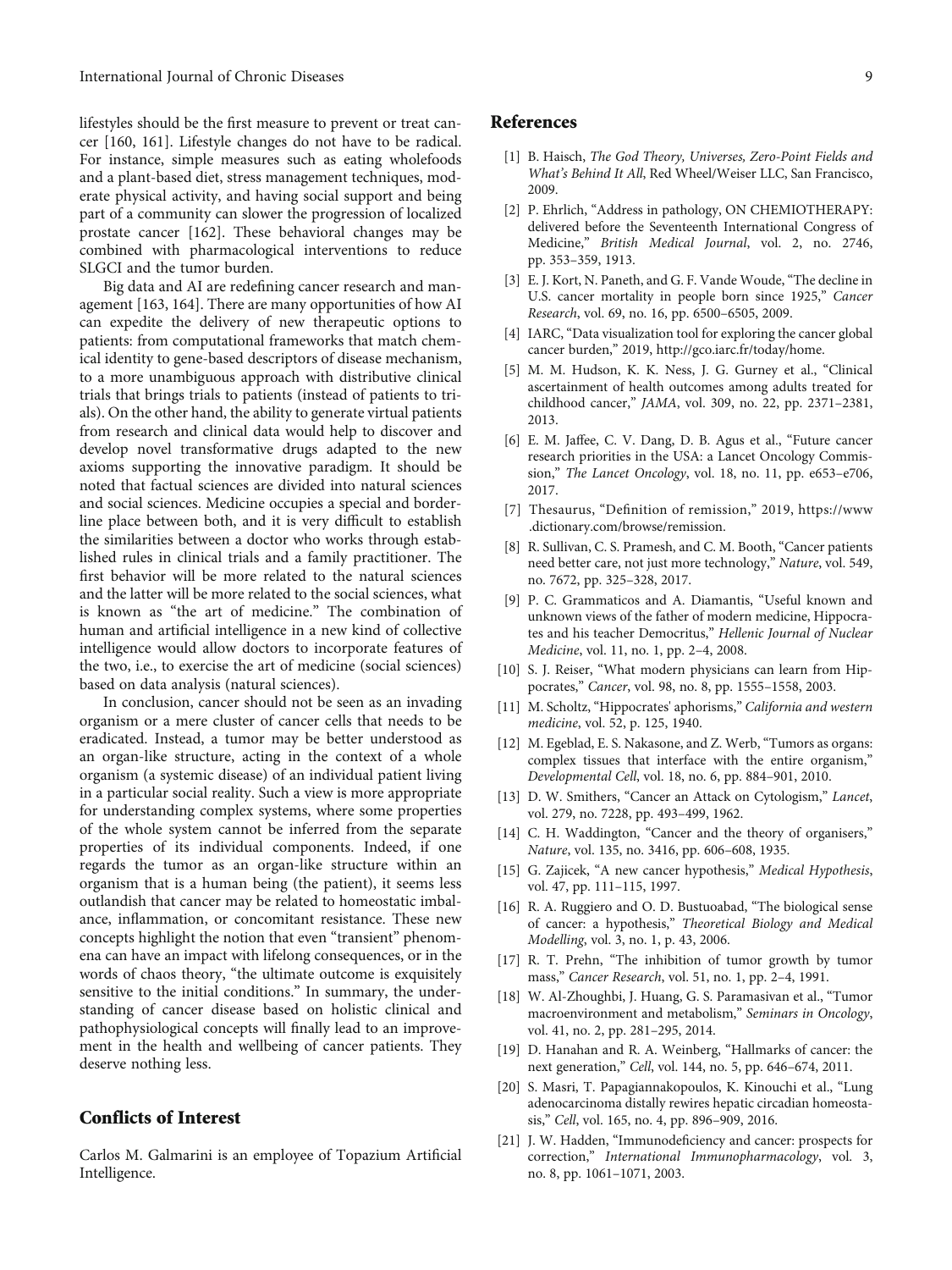- <span id="page-9-0"></span>[22] K. V. I. Rolston and G. P. Bodey, "Infections in patients with cancer," in Cancer Medicine, D. W. Kufe, Ed., pp. 1865–1879, Decker, Hamilton, Ontario, 2006.
- [23] M. De Cicco, "The prothrombotic state in cancer: pathogenic mechanisms," Critical Reviews in Oncology/Hematology, vol. 50, no. 3, pp. 187–196, 2004.
- [24] G. J. Caine, P. S. Stonelake, G. Y. H. Lip, and S. T. Kehoe, "The hypercoagulable state of malignancy: pathogenesis and current debate," Neoplasia, vol. 4, no. 6, pp. 465– 473, 2002.
- [25] S. Acharyya, K. J. Ladner, L. L. Nelsen et al., "Cancer cachexia is regulated by selective targeting of skeletal muscle gene products," The Journal of Clinical Investigation, vol. 114, no. 3, pp. 370–378, 2004.
- [26] R. J. E. Skipworth, G. D. Stewart, C. H. C. Dejong, T. Preston, and K. C. H. Fearon, "Pathophysiology of cancer cachexia: Much more than host–tumour interaction?," Clinical Nutrition, vol. 26, no. 6, pp. 667–676, 2007.
- [27] J. C. Borniger, W. H. Walker II, Surbhi et al., "A role for hypocretin/orexin in metabolic and sleep abnormalities in a mouse model of non-metastatic breast cancer," Cell Metabolism, vol. 28, no. 1, pp. 118–129.e5, 2018, e5.
- [28] S. Seton-Rogers, "STAT3 on the brain," Nature Reviews. Cancer, vol. 18, no. 8, pp. 468-469, 2018.
- [29] R. Virchow, "The Huxley lecture on recent advances in science and their bearing on medicine and surgery: delivered at the opening of the Charing Cross Hospital Medical School on October 3rd," British Medical Journal, vol. 2, no. 1971, pp. 1021–1028, 1898.
- [30] M. W. Moffett, "Supercolonies of billions in an invasive ant: what is a society?," Behavioral Ecology, vol. 23, no. 5, pp. 925–933, 2012.
- [31] E. Sunamura, X. Espadaler, H. Sakamoto, S. Suzuki, M. Terayama, and S. Tatsuki, "Intercontinental union of Argentine ants: behavioral relationships among introduced populations in Europe, North America, and Asia," Insectes Sociaux, vol. 56, no. 2, pp. 143–147, 2009.
- [32] R. A. Ruggiero, J. Bruzzo, P. Chiarella, O. D. Bustuoabad, R. P. Meiss, and C. D. Pasqualini, "Concomitant tumor resistance: the role of tyrosine isomers in the mechanisms of metastases control," Cancer Research, vol. 72, no. 5, pp. 1043–1050, 2012.
- [33] E. Bashford, J. Murray, and M. Haaland, "General results of propagation of malignant new growths," in Third Scientific Report on the Investigation of the Imperial Cancer Research Fund, E. Bashford, Ed., Taylor and Francis, London, 1908.
- [34] P. Ehrlich, Experimentelle Carcinomstudien an Mausen Arb Inst Exp Ther Frankfurt, vol. 1, pp. 77–103, 1906.
- [35] B. N. Bidwell, C. Y. Slaney, N. P. Withana et al., "Silencing of Irf7 pathways in breast cancer cells promotes bone metastasis through immune escape," Nature Medicine, vol. 18, no. 8, pp. 1224–1231, 2012.
- [36] R. A. Ruggiero, O. D. Bustuoabad, R. D. Bonfil, R. P. Meiss, and C. D. Pasqualini, ""Concomitant immunity" in murine tumours of non-detectable immunogenicity," British Journal of Cancer, vol. 51, no. 1, pp. 37–48, 1985.
- [37] J. Folkman, "Tumor angiogenesis: therapeutic implications," The New England Journal of Medicine, vol. 285, no. 21, pp. 1182–1186, 1971.
- [38] S. Benzekry, C. Lamont, D. Barbolosi, L. Hlatky, and P. Hahnfeldt, "Mathematical modeling of tumor-tumor dis-

tant interactions supports a systemic control of tumor growth," Cancer Research, vol. 77, no. 18, pp. 5183–5193, 2017.

- [39] D. R. Montagna, P. Chiarella, R. P. Meiss, and R. A. Ruggiero, "The acceleration of metastases after tumor removal and the paradoxical phenomenon of concomitant tumor resistance," Journal of Cancer Research and Therapeutics, vol. 6, pp. 41– 51, 2018.
- [40] C. M. Galmarini, O. Tredan, and F. C. Galmarini, "Concomitant resistance and early-breast cancer: should we change treatment strategies?," Cancer Metastasis Reviews, vol. 33, no. 1, pp. 271–283, 2014.
- [41] R. Demicheli, M. W. Retsky, W. J. M. Hrushesky, and M. Baum, "Tumor dormancy and surgery-driven interruption of dormancy in breast cancer: learning from failures," Nature Clinical Practice. Oncology, vol. 4, no. 12, pp. 699– 710, 2007.
- [42] D. G. Baker, T. M. Masterson, R. Pace, W. C. Constable, and H. Wanebo, "The influence of the surgical wound on local tumor recurrence," Surgery, vol. 106, no. 3, pp. 525–532, 1989.
- [43] S. O. Hofer, D. Shrayer, J. S. Reichner, H. J. Hoekstra, and H. J. Wanebo, "Wound-induced tumor progression: a probable role in recurrence after tumor resection," Archives of Surgery, vol. 133, no. 4, pp. 383–389, 1998.
- [44] D. Decker, M. Schöndorf, F. Bidlingmaier, A. Hirner, and A. A. von Ruecker, "Surgical stress induces a shift in the type-1/type-2 T-helper cell balance, suggesting downregulation of cell-mediated and up-regulation of antibodymediated immunity commensurate to the trauma," Surgery, vol. 119, no. 3, pp. 316–325, 1996.
- [45] J. F. Hansbrough, E. M. Bender, R. Zapata-Sirvent, and J. Anderson, "Altered helper and suppressor lymphocyte populations in surgical patients: A measure of postoperative immunosuppression," American Journal of Surgery, vol. 148, no. 3, pp. 303–307, 1984.
- [46] R. Demicheli, M. Fornili, F. Ambrogi et al., "Recurrence Dynamics for Non–Small-Cell Lung Cancer: Effect of Surgery on the Development of Metastases," Journal of Thoracic Oncology, vol. 7, no. 4, pp. 723–730, 2012.
- [47] B. Deylgat, F. van Rooy, F. Vansteenkiste, D. Devriendt, and C. George, "Postsurgery activation of dormant liver micrometastasis: a case report and review of literature," Journal of Gastrointestinal Cancer, vol. 42, no. 1, pp. 1–4, 2011.
- [48] L. Hanin and M. Zaider, "Effects of surgery and chemotherapy on metastatic progression of prostate cancer: evidence from the natural history of the disease reconstructed through mathematical modeling," Cancers, vol. 3, no. 3, pp. 3632– 3660, 2011.
- [49] W. W. Tseng, J. A. Doyle, S. Maguiness, A. E. Horvai, M. Kashani-Sabet, and S. P. L. Leong, "Giant cutaneous melanomas: evidence for primary tumour induced dormancy in metastatic sites?," Case Reports, vol. 2009, no. oct05 1, p. bcr0720092073, 2009.
- [50] T. Tsunemi, S. Nagoya, M. Kaya et al., "Postoperative progression of pulmonary metastasis in osteosarcoma," Clinical Orthopaedics and Related Research, vol. 407, pp. 159–166, 2003.
- [51] G. P. Kanas, A. Taylor, J. N. Primrose et al., "Survival after liver resection in metastatic colorectal cancer: review and meta-analysis of prognostic factors," Clinical Epidemiology, vol. 4, pp. 283–301, 2012.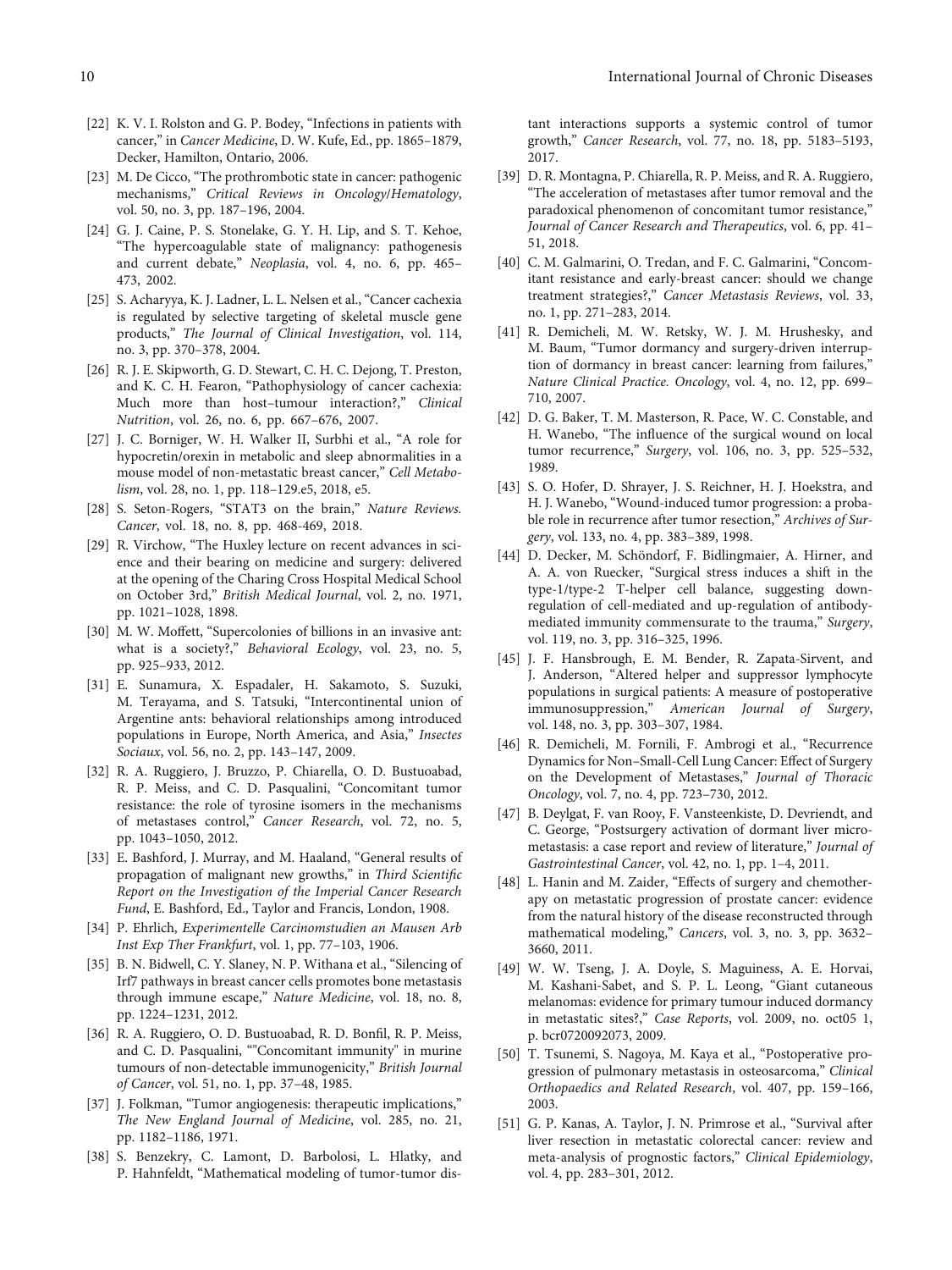- <span id="page-10-0"></span>[52] B. Lintoiu-Ursut, A. Tulin, and S. Constantinoiu, "Recurrence after hepatic resection in colorectal cancer liver metastasis -review article," Journal of medicine and life, vol. 8, no. Spec Issue, p. 12, 2015.
- [53] C. D. Pasqualini, "Experimental oncology. Back to Boveri and Virchow," Medicina, vol. 72, no. 6, pp. 530–532, 2012.
- [54] T. Boveri, "Concerning the origin of malignant tumours by Theodor Boveri. Translated and annotated by Henry Harris," Journal of cell science, vol. 121, Supplement 1, pp. 1–84, 2008.
- [55] T. Ried, "Homage to Theodor Boveri (1862-1915): Boveri's theory of cancer as a disease of the chromosomes, and the landscape of genomic imbalances in human carcinomas," Environmental and Molecular Mutagenesis, vol. 50, no. 8, pp. 593–601, 2009.
- [56] D. G. DeNardo and L. M. Coussens, "Inflammation and breast cancer. Balancing immune response: crosstalk between adaptive and innate immune cells during breast cancer progression," Breast Cancer Research, vol. 9, no. 4, p. 212, 2007.
- [57] C. Madeddu, G. Gramignano, C. Floris, G. Murenu, G. Sollai, and A. Macciò, "Role of inflammation and oxidative stress in post-menopausal oestrogen-dependent breast cancer," Journal of Cellular and Molecular Medicine, vol. 18, no. 12, pp. 2519–2529, 2014.
- [58] D. H. Josephs, H. J. Bax, and S. N. Karagiannis, "Tumourassociated macrophage polarisation and re-education with immunotherapy," Frontiers in Bioscience, vol. 7, pp. 293– 308, 2015.
- [59] B. Ruffell and L. M. Coussens, "Macrophages and therapeutic resistance in cancer," Cancer Cell, vol. 27, no. 4, pp. 462–472, 2015.
- [60] F. Colotta, P. Allavena, A. Sica, C. Garlanda, and A. Mantovani, "Cancer-related inflammation, the seventh hallmark of cancer: links to genetic instability," Carcinogenesis, vol. 30, no. 7, pp. 1073–1081, 2009.
- [61] N. Antonio, M. L. Bønnelykke-Behrndtz, L. C. Ward et al., "The wound inflammatory response exacerbates growth of pre-neoplastic cells and progression to cancer," The EMBO Journal, vol. 34, no. 17, pp. 2219–2236, 2015.
- [62] W. H. Fridman, L. Zitvogel, C. Sautès–Fridman, and G. Kroemer, "The immune contexture in cancer prognosis and treatment," Nature Reviews Clinical Oncology, vol. 14, no. 12, pp. 717–734, 2017.
- [63] H. Kitamura, S. Kimura, Y. Shimamoto et al., "Ubiquitin-specific protease 2-69 in macrophages potentially modulates metainflammation," The FASEB Journal, vol. 27, no. 12, pp. 4940–4953, 2013.
- [64] S. P. Weisberg, D. McCann, M. Desai, M. Rosenbaum, R. L. Leibel, and A. W. Ferrante Jr., "Obesity is associated with macrophage accumulation in adipose tissue," The Journal of Clinical Investigation, vol. 112, no. 12, pp. 1796–1808, 2003.
- [65] B. B. Duncan, M. I. Schmidt, J. S. Pankow et al., "Low-grade systemic inflammation and the development of type 2 diabetes: the atherosclerosis risk in communities study," Diabetes, vol. 52, no. 7, pp. 1799–1805, 2003.
- [66] A. Maxmen, "A reboot for chronic fatigue syndrome research," Nature, vol. 553, no. 7686, pp. 14–17, 2018.
- [67] S. L. Prescott, "Early-life environmental determinants of allergic diseases and the wider pandemic of inflammatory noncommunicable diseases," The Journal of Allergy and Clinical Immunology, vol. 131, no. 1, pp. 23–30, 2013.
- [68] J. F. Bach, "The effect of infections on susceptibility to autoimmune and allergic diseases," The New England Journal of Medicine, vol. 347, no. 12, pp. 911–920, 2002.
- [69] T. Romacho, M. Elsen, D. Röhrborn, and J. Eckel, "Adipose tissue and its role in organ crosstalk," Acta Physiologica, vol. 210, no. 4, pp. 733–753, 2014.
- [70] B. C. Lee and J. Lee, "Cellular and molecular players in adipose tissue inflammation in the development of obesityinduced insulin resistance," Biochimica et Biophysica Acta, vol. 1842, no. 3, pp. 446–462, 2014.
- [71] J. M. Olefsky and C. K. Glass, "Macrophages, inflammation, and insulin resistance," Annual Review of Physiology, vol. 72, no. 1, pp. 219–246, 2010.
- [72] I. Murano, G. Barbatelli, V. Parisani et al., "Dead adipocytes, detected as crown-like structures, are prevalent in visceral fat depots of genetically obese mice," Journal of Lipid Research, vol. 49, no. 7, pp. 1562–1568, 2008.
- [73] T. Skurk, C. Alberti-Huber, C. Herder, and H. Hauner, "Relationship between adipocyte size and adipokine expression and secretion," The Journal of Clinical Endocrinology and Metabolism, vol. 92, no. 3, pp. 1023–1033, 2007.
- [74] G. Boden, "Fatty acid-induced inflammation and insulin resistance in skeletal muscle and liver," Current Diabetes Reports, vol. 6, no. 3, pp. 177–181, 2006.
- [75] T. Suganami, J. Nishida, and Y. Ogawa, "A paracrine loop between adipocytes and macrophages aggravates inflammatory changes," Arteriosclerosis, Thrombosis, and Vascular Biology, vol. 25, no. 10, pp. 2062–2068, 2005.
- [76] K. A. Gendall, S. Raniga, R. Kennedy, and F. A. Frizelle, "The impact of obesity on outcome after major colorectal surgery," Diseases of the Colon and Rectum, vol. 50, no. 12, pp. 2223– 2237, 2007.
- [77] C. R. Guffey, D. Fan, U. P. Singh, and E. A. Murphy, "Linking obesity to colorectal cancer: recent insights into plausible biological mechanisms," Current Opinion in Clinical Nutrition and Metabolic Care, vol. 16, no. 5, pp. 595–600, 2013.
- [78] E. E. Calle, C. Rodriguez, K. Walker-Thurmond, and M. J. Thun, "Overweight, obesity, and mortality from cancer in a prospectively studied cohort of U.S. adults," The New England Journal of Medicine, vol. 348, no. 17, pp. 1625–1638, 2003.
- [79] E. Giovannucci, D. M. Harlan, M. C. Archer et al., "Diabetes and cancer: a consensus report," CA: a Cancer Journal for Clinicians, vol. 60, no. 4, pp. 207–221, 2010.
- [80] B. Lauby-Secretan, C. Scoccianti, D. Loomis et al., "Body fatness and cancer–viewpoint of the IARC working group," The New England Journal of Medicine, vol. 375, no. 8, pp. 794–798, 2016.
- [81] J. Incio, H. Liu, P. Suboj et al., "Obesity-induced inflammation and desmoplasia promote pancreatic cancer progression and resistance to chemotherapy," Cancer Discovery, vol. 6, no. 8, pp. 852–869, 2016.
- [82] K. E. de Visser, A. Eichten, and L. M. Coussens, "Paradoxical roles of the immune system during cancer development," Nature Reviews Cancer, vol. 6, no. 1, pp. 24–37, 2006.
- [83] M. Egeblad, A. J. Ewald, H. A. Askautrud et al., "Visualizing stromal cell dynamics in different tumor microenvironments by spinning disk confocal microscopy," Disease Models & Mechanisms, vol. 1, no. 2-3, pp. 155–167, 2008, discussion 65.
- [84] C. E. Lewis and J. W. Pollard, "Distinct role of macrophages in different tumor microenvironments," Cancer Research, vol. 66, no. 2, pp. 605–612, 2006.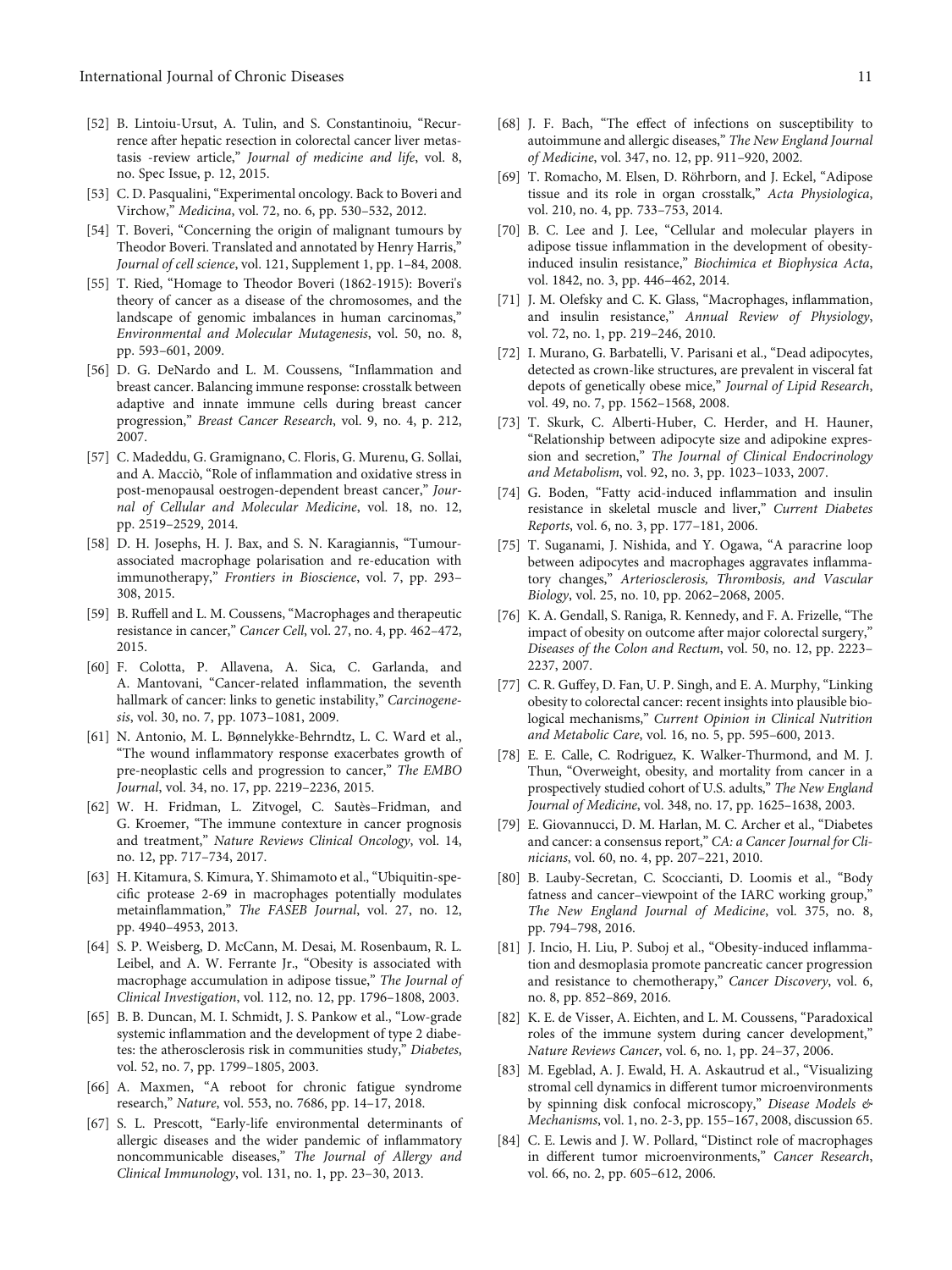- <span id="page-11-0"></span>[85] B. P. Davis and M. E. Rothenberg, "Eosinophils and cancer," Cancer Immunology Research, vol. 2, no. 1, pp. 1–8, 2014.
- [86] P. J. Murray and T. A. Wynn, "Protective and pathogenic functions of macrophage subsets," Nature Reviews. Immunology, vol. 11, no. 11, pp. 723–737, 2011.
- [87] S. J. Galli, N. Borregaard, and T. A. Wynn, "Phenotypic and functional plasticity of cells of innate immunity: macrophages, mast cells and neutrophils," Nature Immunology, vol. 12, no. 11, pp. 1035–1044, 2011.
- [88] C. Nathan, "Neutrophils and immunity: challenges and opportunities," Nature Reviews. Immunology, vol. 6, no. 3, pp. 173–182, 2006.
- [89] S. B. Coffelt, M. D. Wellenstein, and K. E. de Visser, "Neutrophils in cancer: neutral no more," Nature Reviews Cancer, vol. 16, no. 7, pp. 431–446, 2016.
- [90] C. Engblom, C. Pfirschke, and M. J. Pittet, "The role of myeloid cells in cancer therapies," Nature Reviews Cancer, vol. 16, no. 7, pp. 447–462, 2016.
- [91] D. Galmarini, C. M. Galmarini, and F. C. Galmarini, "Cancer chemotherapy: a critical analysis of its 60 years of history," Critical Reviews in Oncology/Hematology, vol. 84, no. 2, pp. 181–199, 2012.
- [92] D. Marvel and D. I. Gabrilovich, "Myeloid-derived suppressor cells in the tumor microenvironment: expect the unexpected," The Journal of Clinical Investigation, vol. 125, no. 9, pp. 3356–3364, 2015.
- [93] R. Nov and J. W. Pollard, "Tumor-associated macrophages: from mechanisms to therapy," Immunity, vol. 41, no. 1, pp. 49–61, 2014.
- [94] D. Di Mitri, A. Toso, J. J. Chen et al., "Tumour-infiltrating  $Gr-1^+$  myeloid cells antagonize senescence in cancer, Nature, vol. 515, no. 7525, pp. 134–137, 2014.
- [95] H. Nozawa, C. Chiu, and D. Hanahan, "Infiltrating neutrophils mediate the initial angiogenic switch in a mouse model of multistage carcinogenesis," Proceedings of the National Academy of Sciences of the United States of America, vol. 103, no. 33, pp. 12493–12498, 2006.
- [96] P. Andreu, M. Johansson, N. I. Affara et al., "FcR*γ* Activation Regulates Inflammation-Associated Squamous Carcinogenesis," Cancer Cell, vol. 17, no. 2, pp. 121–134, 2010.
- [97] R. Carretero, I. M. Sektioglu, N. Garbi, O. C. Salgado, P. Beckhove, and G. J. Hämmerling, "Eosinophils orchestrate cancer rejection by normalizing tumor vessels and enhancing infiltration of CD8<sup>+</sup> T cells," Nature Immunology, vol. 16, no. 6, pp. 609–617, 2015.
- [98] J. C. Clemente, L. K. Ursell, L. W. Parfrey, and R. Knight, "The impact of the gut microbiota on human health: an integrative view," Cell, vol. 148, no. 6, pp. 1258–1270, 2012.
- [99] A. M. O'Hara and F. Shanahan, "The gut flora as a forgotten organ," EMBO Reports, vol. 7, no. 7, pp. 688–693, 2006.
- [100] S. V. Lynch and O. Pedersen, "The human intestinal microbiome in health and disease," The New England Journal of Medicine, vol. 375, no. 24, pp. 2369–2379, 2016.
- [101] J. Wang and H. Jia, "Metagenome-wide association studies: fine-mining the microbiome," Nature Reviews Microbiology, vol. 14, no. 8, pp. 508–522, 2016.
- [102] A. Couturier-Maillard, T. Secher, A. Rehman et al., "NOD2 mediated dysbiosis predisposes mice to transmissible colitis and colorectal cancer," The Journal of Clinical Investigation, vol. 123, no. 2, pp. 700–711, 2013.
- [103] B. Hu, E. Elinav, S. Huber et al., "Microbiota-induced activation of epithelial IL-6 signaling links inflammasome-driven inflammation with transmissible cancer," Proceedings of the National Academy of Sciences of the United States of America, vol. 110, no. 24, pp. 9862–9867, 2013.
- [104] Q. Feng, S. Liang, H. Jia et al., "Gut microbiome development along the colorectal adenoma-carcinoma sequence," Nature Communications, vol. 6, no. 1, p. 6528, 2015.
- [105] P. Louis, G. L. Hold, and H. J. Flint, "The gut microbiota, bacterial metabolites and colorectal cancer," Nature Reviews. Microbiology, vol. 12, no. 10, pp. 661–672, 2014.
- [106] S. Russell, "Artificial intelligence: the future is superintelligent," Nature, vol. 548, no. 7669, pp. 520-521, 2017.
- [107] S. A. Brown, "Building SuperModels: emerging patient avatars for use in precision and systems medicine," Frontiers in Physiology, vol. 6, p. 318, 2015.
- [108] H. Lippman, "How apps are changing family medicine," The Journal of Family Practice, vol. 62, no. 7, pp. 362–367, 2013.
- [109] R. Mirnezami, J. Nicholson, and A. Darzi, "Preparing for precision medicine," The New England Journal of Medicine, vol. 366, no. 6, pp. 489–491, 2012.
- [110] S. R. Steinhubl, E. D. Muse, and E. J. Topol, "The emerging field of mobile health," Science translational medicine, vol. 7, no. 283, p. 283rv3, 2015.
- [111] Mayo Clinic, "Metabolic syndrome: symptoms and causes," 2019, [https://www.mayoclinic.org/diseases-conditions/](https://www.mayoclinic.org/diseases-conditions/metabolic-syndrome/symptoms-causes/syc-20351916) [metabolic-syndrome/symptoms-causes/syc-20351916.](https://www.mayoclinic.org/diseases-conditions/metabolic-syndrome/symptoms-causes/syc-20351916)
- [112] Juvenal, Book IV: Satires 10-12, Cambridge University Press, Cambridge, 2014.
- [113] H. W. Kohl 3rd, C. L. Craig, E. V. Lambert et al., "The pandemic of physical inactivity: global action for public health," Lancet, vol. 380, no. 9838, pp. 294–305, 2012.
- [114] J. Myers, M. Prakash, V. Froelicher, D. Do, S. Partington, and J. E. Atwood, "Exercise capacity and mortality among men referred for exercise testing," The New England Journal of Medicine, vol. 346, no. 11, pp. 793–801, 2002.
- [115] M. E. Kotas and R. Medzhitov, "Homeostasis, inflammation, and disease susceptibility," Cell, vol. 160, no. 5, pp. 816–827, 2015.
- [116] O. Neubauer, S. Sabapathy, K. J. Ashton et al., "Time coursedependent changes in the transcriptome of human skeletal muscle during recovery from endurance exercise: from inflammation to adaptive remodeling," Journal of Applied Physiology, vol. 116, no. 3, pp. 274–287, 2014.
- [117] A. Nunes-Silva, P. T. T. Bernardes, B. M. Rezende et al., "Treadmill exercise induces neutrophil recruitment into muscle tissue in a reactive oxygen species-dependent manner. An intravital microscopy study," PLoS One, vol. 9, no. 5, article e96464, 2014.
- [118] C. M. Friedenreich, H. K. Neilson, M. S. Farris, and K. S. Courneya, "Physical activity and cancer outcomes: a precision medicine approach," Clinical Cancer Research, vol. 22, no. 19, pp. 4766–4775, 2016.
- [119] S. C. Moore, I. M. Lee, E. Weiderpass et al., "Association of leisure-time physical activity with risk of 26 types of cancer in 1.44 million adults," JAMA Internal Medicine, vol. 176, no. 6, pp. 816–825, 2016.
- [120] A. S. Fairey, K. S. Courneya, C. J. Field, G. J. Bell, L. W. Jones, and J. R. Mackey, "Randomized controlled trial of exercise and blood immune function in postmenopausal breast cancer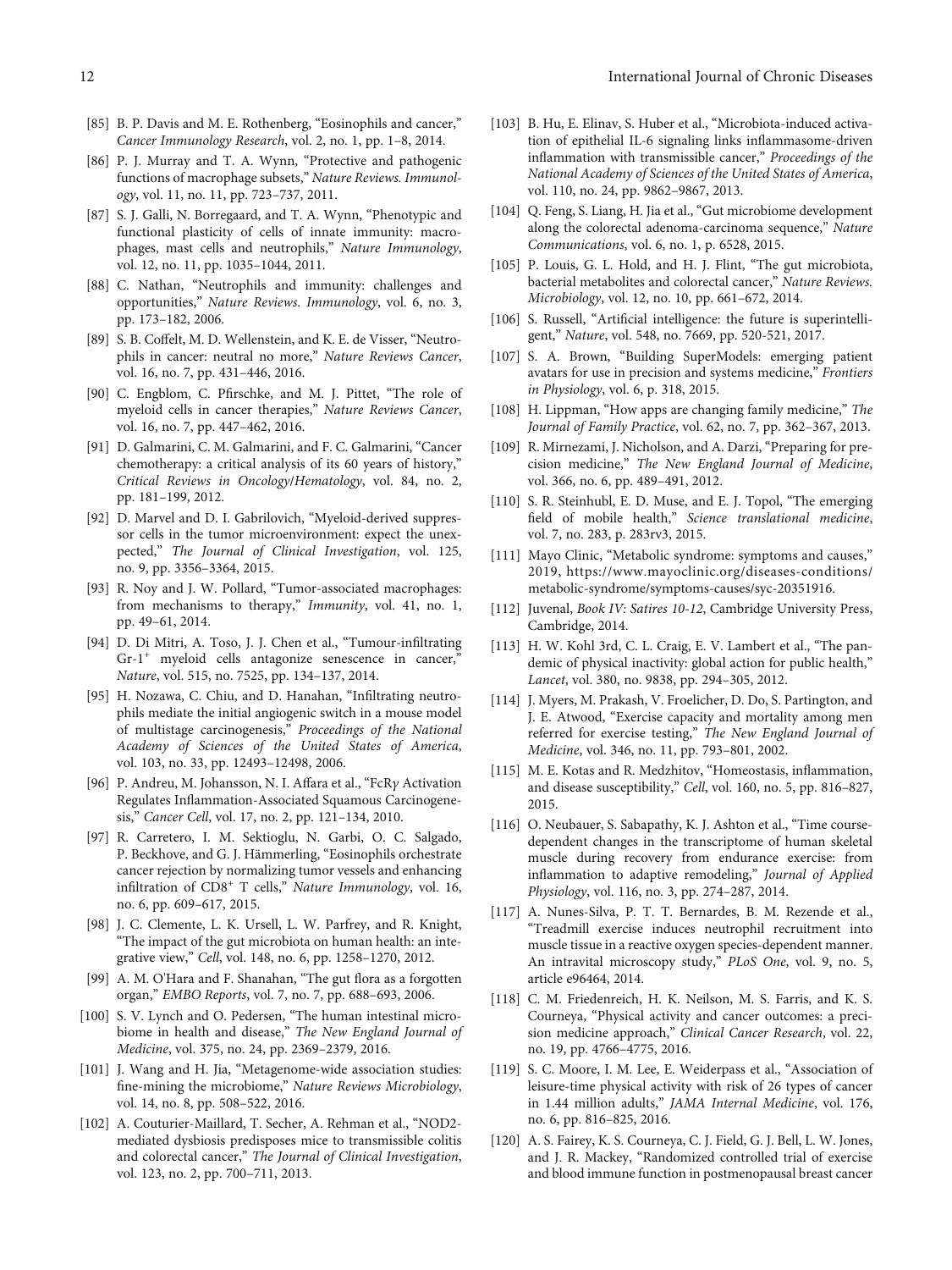<span id="page-12-0"></span>survivors," Journal of Applied Physiology, vol. 98, no. 4, pp. 1534–1540, 2005.

- [121] O. K. Glass, B. A. Inman, G. Broadwater et al., "Effect of aerobic training on the host systemic milieu in patients with solid tumours: an exploratory correlative study," British Journal of Cancer, vol. 112, no. 5, pp. 825–831, 2015.
- [122] K. H. Schmitz, K. S. Courneya, C. Matthews et al., "American College of Sports Medicine roundtable on exercise guidelines for cancer survivors," Medicine and Science in Sports and Exercise, vol. 42, no. 7, pp. 1409–1426, 2010.
- [123] C. P. Wen, J. P. M. Wai, M. K. Tsai et al., "Minimum amount of physical activity for reduced mortality and extended life expectancy: a prospective cohort study," Lancet, vol. 378, no. 9798, pp. 1244–1253, 2011.
- [124] K. S. Courneya, D. C. McKenzie, J. R. Mackey et al., "Effects of exercise dose and type during breast cancer chemotherapy: multicenter randomized trial," Journal of the National Cancer Institute, vol. 105, no. 23, pp. 1821–1832, 2013.
- [125] J. P. Sasso, N. D. Eves, J. F. Christensen, G. J. Koelwyn, J. Scott, and L. W. Jones, "A framework for prescription in exercise-oncology research," Journal of Cachexia, Sarcopenia and Muscle, vol. 6, no. 2, pp. 115–124, 2015.
- [126] H. van Waart, M. M. Stuiver, W. H. van Harten et al., "Effect of low-intensity physical activity and moderate- to highintensity physical exercise during adjuvant chemotherapy on physical fitness, fatigue, and chemotherapy completion rates: results of the PACES randomized clinical trial," Journal of Clinical Oncology, vol. 33, no. 17, pp. 1918–1927, 2015.
- [127] E. A. Lew and L. Garfinkel, "Variations in mortality by weight among 750,000 men and women," Journal of Chronic Diseases, vol. 32, no. 8, pp. 563–576, 1979.
- [128] H. Møller, A. Mellemgaard, K. Lindvig, and J. H. Olsen, "Obesity and cancer risk: a Danish record-linkage study," European Journal of Cancer, vol. 30, no. 3, pp. 344–350, 1994.
- [129] A. Wolk, G. Gridley, M. Svensson et al., "A prospective study of obesity and cancer risk (Sweden)," Cancer Causes & Control, vol. 12, no. 1, pp. 13–21, 2001.
- [130] N. M. Iyengar, R. A. Ghossein, L. G. Morris et al., "White adipose tissue inflammation and cancer-specific survival in patients with squamous cell carcinoma of the oral tongue," Cancer, vol. 122, no. 24, pp. 3794–3802, 2016.
- [131] C. Algire, L. Amrein, M. Zakikhani, L. Panasci, and M. Pollak, "Metformin blocks the stimulative effect of a high-energy diet on colon carcinoma growth in vivo and is associated with reduced expression of fatty acid synthase," Endocrine-Related Cancer, vol. 17, no. 2, pp. 351–360, 2010.
- [132] A. Tannenbaum and H. Silverstone, "The influence of the degree of caloric restriction on the formation of skin tumors and hepatomas in mice," Cancer Research, vol. 9, no. 12, pp. 724–727, 1949.
- [133] R. T. Chlebowski, A. K. Aragaki, G. L. Anderson et al., "Lowfat dietary pattern and breast cancer mortality in the women's health initiative randomized controlled trial," Journal of Clinical Oncology, vol. 35, no. 25, pp. 2919–2926, 2017.
- [134] D. S. Chan, A. R. Vieira, D. Aune et al., "Body mass index and survival in women with breast cancer—systematic literature review and meta-analysis of 82 follow-up studies," Annals of Oncology, vol. 25, no. 10, pp. 1901–1914, 2014.
- [135] M. Yang, S. A. Kenfield, E. L. van Blarigan et al., "Dietary patterns after prostate cancer diagnosis in relation to disease-

specific and total mortality," Cancer Prevention Research, vol. 8, no. 6, pp. 545–551, 2015.

- [136] E. M. Friedman, "Sleep quality, social well-being, gender, and inflammation: an integrative analysis in a national sample," Annals of the New York Academy of Sciences, vol. 1231, no. 1, pp. 23–34, 2011.
- [137] F. Kapsimalis, M. Basta, G. Varouchakis, K. Gourgoulianis, A. Vgontzas, and M. Kryger, "Cytokines and pathological sleep," Sleep Medicine, vol. 9, no. 6, pp. 603–614, 2008.
- [138] A. A. Prather, E. Puterman, E. S. Epel, and F. S. Dhabhar, "Poor sleep quality potentiates stress-induced cytokine reactivity in postmenopausal women with high visceral abdominal adiposity," Brain, Behavior, and Immunity, vol. 35, pp. 155–162, 2014.
- [139] N. G. Altman, B. Izci-Balserak, E. Schopfer et al., "Sleep duration versus sleep insufficiency as predictors of cardiometabolic health outcomes," Sleep Medicine, vol. 13, no. 10, pp. 1261–1270, 2012.
- [140] M. Jackowska, M. Kumari, and A. Steptoe, "Sleep and biomarkers in the English Longitudinal Study of Ageing: associations with C-reactive protein, fibrinogen, dehydroepiandrosterone sulfate and hemoglobin," Psychoneuroendocrinology, vol. 38, no. 9, pp. 1484–1493, 2013.
- [141] Y. Liu, A. G. Wheaton, D. P. Chapman, and J. B. Croft, "Sleep duration and chronic diseases among U.S. adults age 45 years and older: evidence from the 2010 Behavioral Risk Factor Surveillance System," Sleep, vol. 36, no. 10, pp. 1421–1427, 2013.
- [142] D. Fukumura, J. Incio, R. C. Shankaraiah, and R. K. Jain, "Obesity and cancer: an angiogenic and inflammatory link," Microcirculation, vol. 23, no. 3, pp. 191–206, 2016.
- [143] J. Incio, J. Tam, N. N. Rahbari et al., "PlGF/VEGFR-1 signaling promotes macrophage polarization and accelerated tumor progression in obesity," Clinical Cancer Research, vol. 22, no. 12, pp. 2993–3004, 2016.
- [144] M. M. Smits and E. J. van Geenen, "The clinical significance of pancreatic steatosis," Nature Reviews. Gastroenterology & Hepatology, vol. 8, no. 3, pp. 169–177, 2011.
- [145] E. Pasquier, M. Kavallaris, and N. Andre, "Metronomic chemotherapy: new rationale for new directions," Nature Reviews. Clinical Oncology, vol. 7, no. 8, pp. 455–465, 2010.
- [146] S. Niraula, R. J. O. Dowling, M. Ennis et al., "Metformin in early breast cancer: a prospective window of opportunity neoadjuvant study," Breast Cancer Research and Treatment, vol. 135, no. 3, pp. 821–830, 2012.
- [147] G. Gueron, N. Anselmino, P. Chiarella et al., "Game-changing restraint of Ros-damaged phenylalanine, upon tumor metastasis," Cell Death & Disease, vol. 9, no. 2, pp. 140–155, 2018.
- [148] A. Gottschalk, S. Sharma, J. Ford, M. E. Durieux, and M. Tiouririne, "Review article: the role of the perioperative period in recurrence after cancer surgery," Anesthesia and Analgesia, vol. 110, no. 6, pp. 1636–1643, 2010.
- [149] T. Hirai, H. Matsumoto, H. Kubota, and Y. Yamaguchi, "Regulating surgical oncotaxis to improve the outcomes in cancer patients," Surgery Today, vol. 44, pp. 804–811, 2013.
- [150] P. Forget, J. Vandenhende, M. Berliere et al., "Do intraoperative analgesics influence breast cancer recurrence after mastectomy? A retrospective analysis," Anesthesia and Analgesia, vol. 110, no. 6, pp. 1630–1635, 2010.